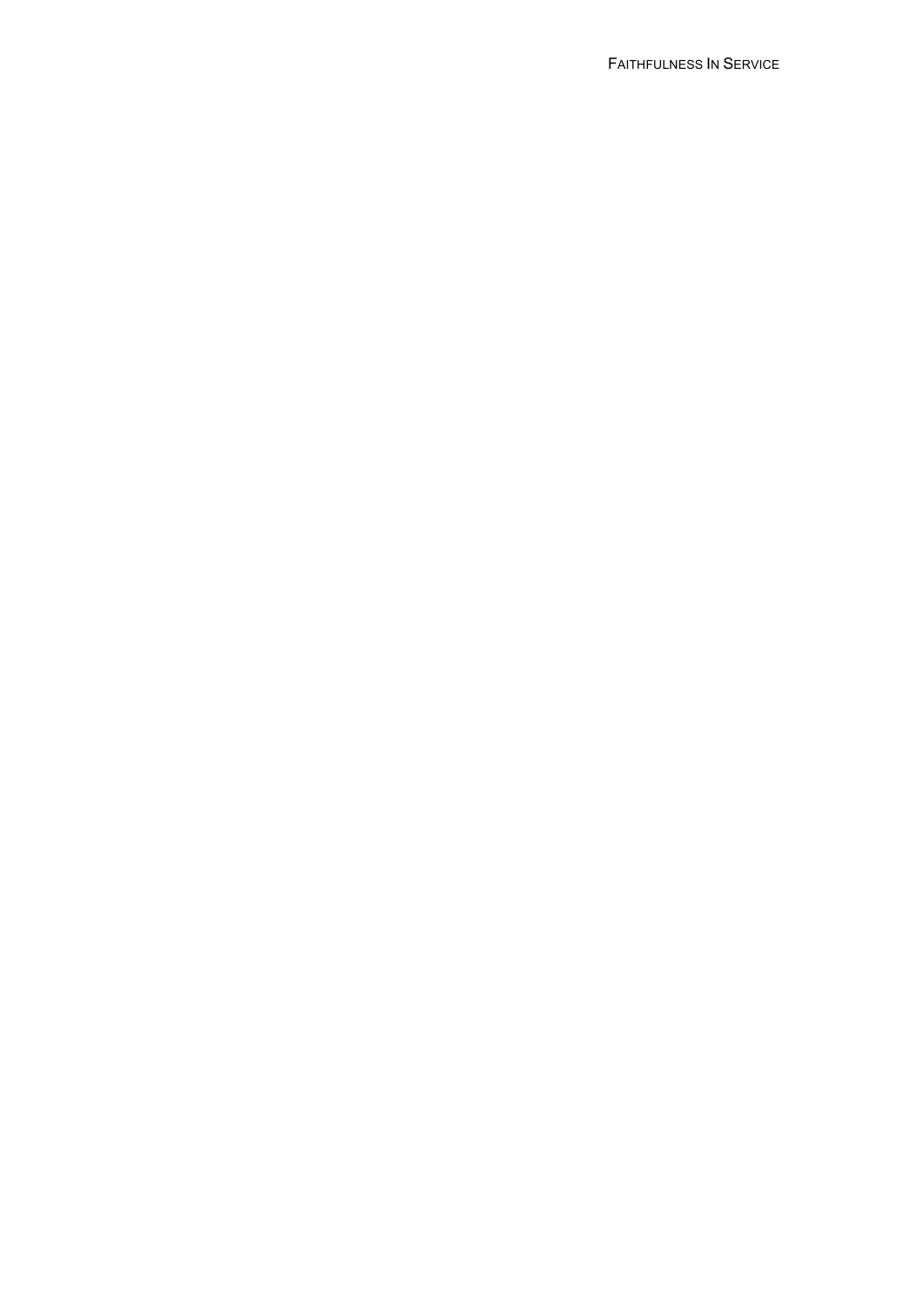© The Anglican Church of Australia Trust Corporation, 2004.

This work is copyright. Apart from its use as permitted under the *Copyright Act 1968*, no part may be reproduced by any process without written permission from the General Secretary of the General Synod of the Anglican Church of Australia. Enquiries should be directed to:

The General Secretary General Synod Office The Anglican Church of Australia Suite 4, Level 5 189 Kent Street, Sydney NSW 2000

## **33/04** CHILD PROTECTION – 1 The General Synod: (a) receives the report of the Child Protection Committee; (b) adopts as the Church's *Safe Ministry Policy Statement*: *"The Anglican Church of Australia is committed to the physical, emotional and spiritual welfare and safety of all people, particularly within its own community. The Church will:* • carefully recruit and train its clergy and church workers; • adopt and encourage safe ministry practices by its clergy and lay church workers; • respond promptly to each concern raised about the behaviour of its clergy and lay church workers; • offer pastoral support to any person who has suffered abuse: and • provide pastoral support to and supervision of any person known to have abused a child or another vulnerable person." (c) adopts the *Safe Ministry Check* in the Report of the Child Protection Committee as the national applicant and referee questionnaires for the selection of ordination candidates and for the screening of clergy and church workers who have contact with children in their ministry; (d) authorises the revision of the *Safe Ministry Check* by the Standing Committee; (e) adopts Faithfulness *in Service* in the Report of the Child Protection Committee as the national code for personal behaviour and the practice of pastoral ministry by clergy and lay church workers; and (f) authorises the revision of Faithfulness in Service by the Standing Committee. Garth Blake – 4 Oct 04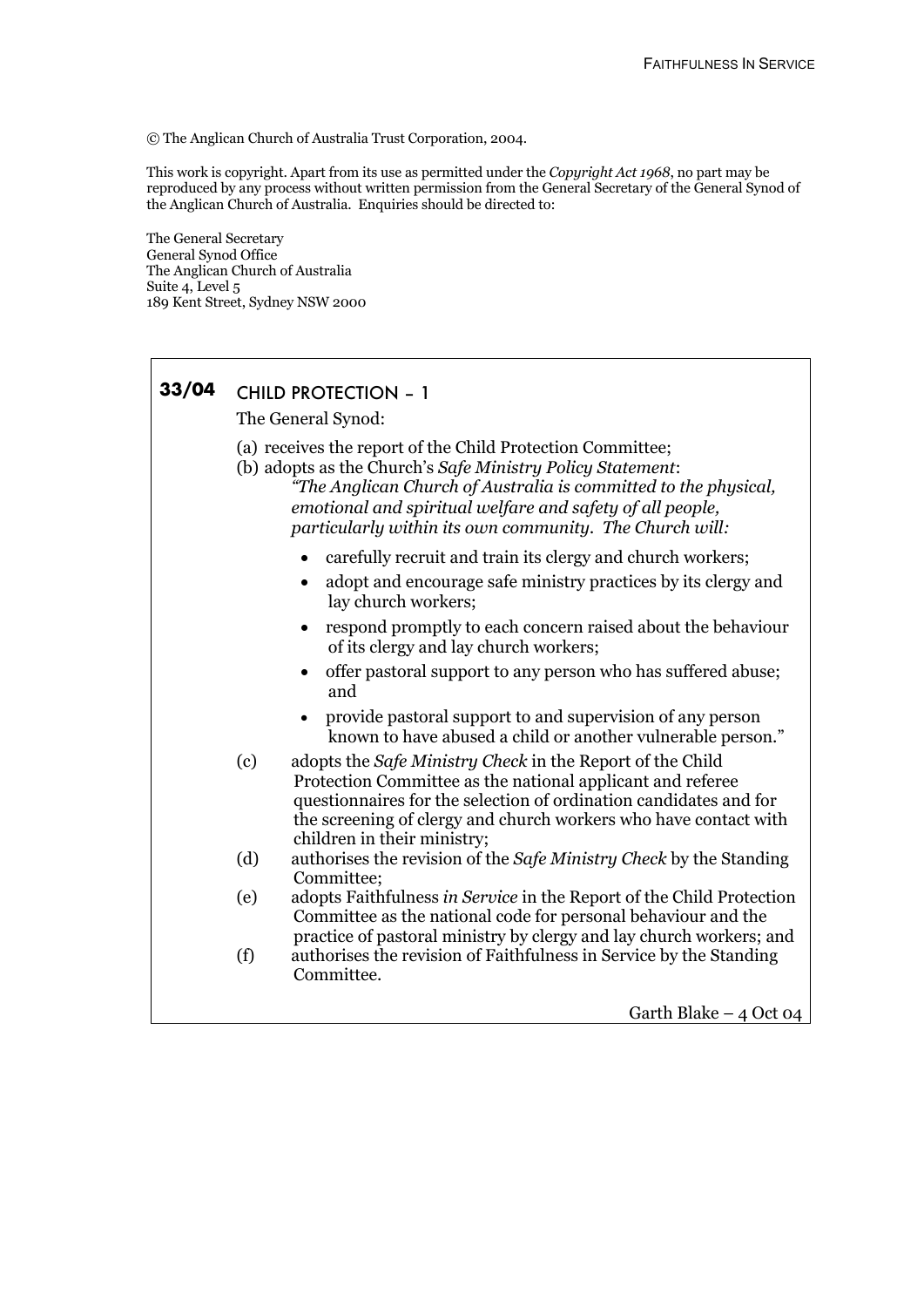## **CONTENTS**

| 2     |                   |    |
|-------|-------------------|----|
| 3     |                   |    |
|       |                   |    |
|       |                   |    |
|       |                   |    |
| 4     |                   |    |
|       |                   |    |
|       |                   |    |
|       |                   |    |
|       | <b>Boundaries</b> |    |
|       |                   |    |
|       |                   |    |
|       |                   |    |
|       |                   |    |
| 5     |                   |    |
|       |                   |    |
|       |                   |    |
|       |                   |    |
|       |                   |    |
|       |                   |    |
| 6     |                   |    |
|       |                   |    |
|       |                   |    |
|       |                   |    |
|       |                   |    |
|       |                   |    |
|       | Preamble          |    |
|       |                   |    |
|       |                   |    |
| 8     |                   | 36 |
|       | Preamble          |    |
|       |                   |    |
|       |                   |    |
|       |                   |    |
| Gifts |                   |    |
|       |                   |    |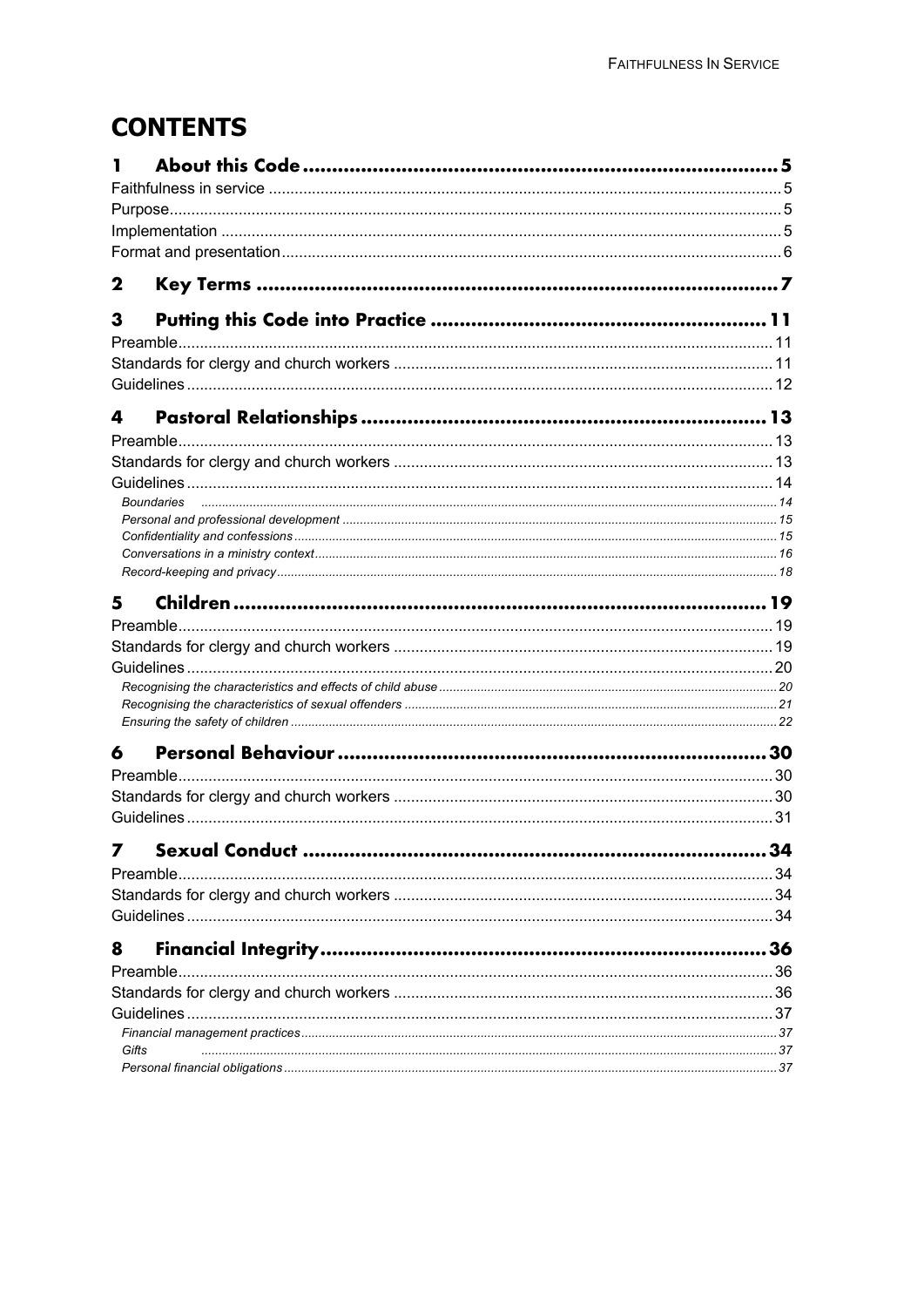## **1 ABOUT THIS CODE**

## **Faithfulness in service**

When Jesus spoke to his disciples he said they were not to be like the rulers of the day who exercised authority over others. They were to be servants of others, even as Jesus did not come to be served, but to serve.

When Peter wrote to the Christians scattered throughout Asia Minor, he reminded them of their identity in Christ as God's chosen people, sanctified by the Spirit for obedience to Jesus Christ. The call to be holy is reflected in both the Old and New Testaments as the appropriate response to God's grace. Christians live according to the knowledge that they have been created by God and redeemed by Christ.

When Paul wrote to the Philippian Christians he rejoiced in their fellowship and prayed that their love might grow in knowledge and discernment so that they might see what was significant for their Christian vocation and be enabled to live pure and blameless lives for the day of Jesus Christ. In the light of that growing knowledge of God's love they are to live in humility and faithfulness in the power of the Holy Spirit. They live out that love in their contact with others, especially those to whom they minister in Christ's name.

The Church is the fellowship that nurtures and sustains Christians as they seek to follow Christ faithfully and participate in God's mission. Its leaders especially are to be examples of Christian faith and obedience as they exercise their vocation, in dependence on the Holy Spirit.

The personal behaviour and practices of pastoral ministry required of clergy (bishops, priests and deacons) of the Anglican Church of Australia are specified in the Holy Scriptures as well as in its Constitution, canons, ordinances, the Book of Common Prayer and the Ordinal. Although not bound by the promises made by clergy, church workers (lay persons who are employed or hold a position or perform a function within the Anglican Church of Australia) are expected to conform to the same behaviour and practices as clergy—except in areas that apply only to clergy.

## **Purpose**

This Code is intended to identify the personal behaviour and practices of pastoral ministry that will enable clergy and church workers to serve faithfully those among whom they minister. If the behaviour and practices it outlines are followed, our communities will be safer places for everyone, where integrity is honoured, accountability is practised and forgiveness encourages healing and does not conceal misconduct.

## **Implementation**

This Code (in its original form) was first adopted by the General Synod of the Anglican Church of Australia in 2004 as the national code for personal behaviour and the practice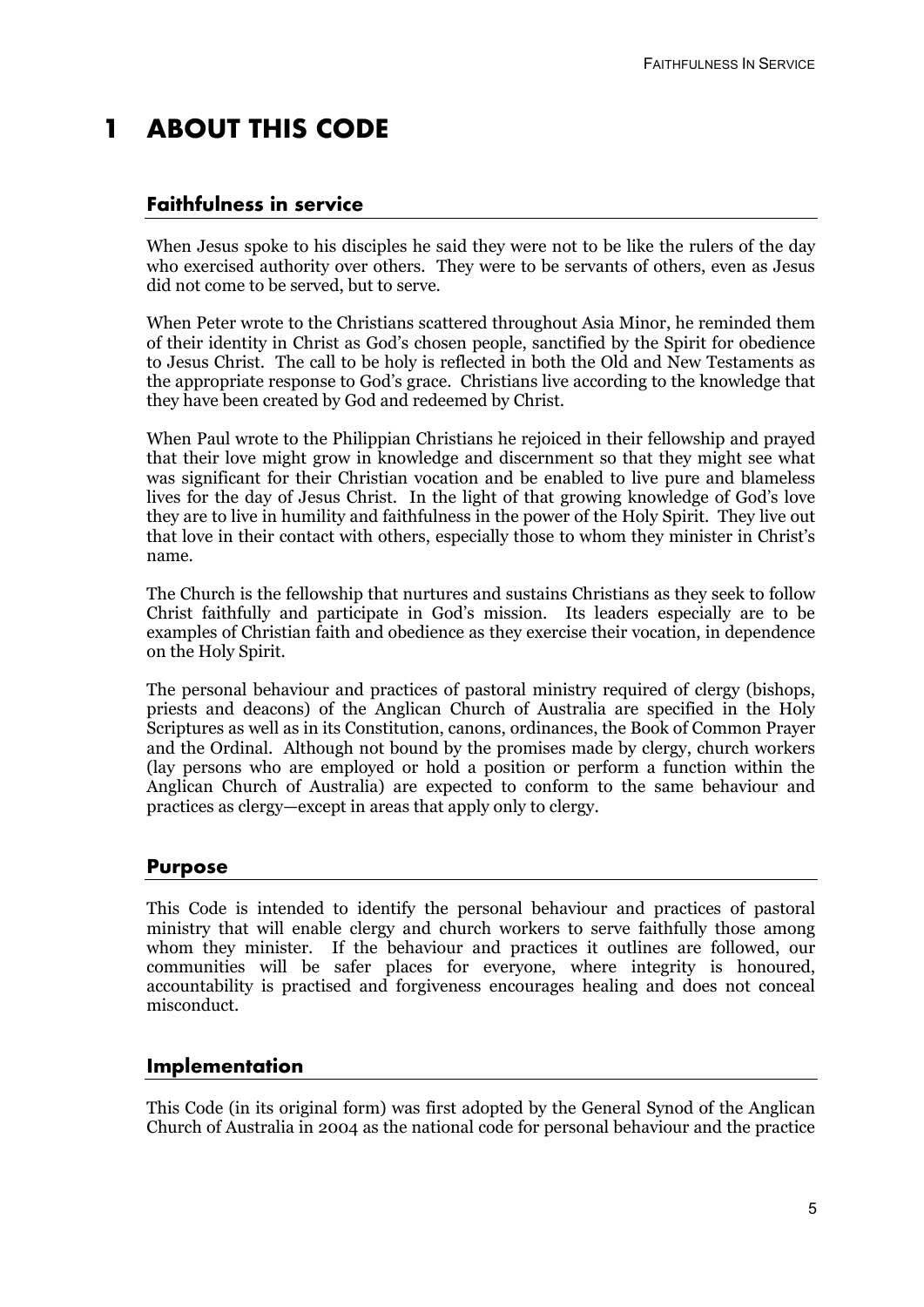of pastoral ministry by clergy and church workers. It has since then been amended from time to time by the Standing Committee of the General Synod.

It is important that this Code be understood by clergy and church workers. Each diocese will need to ensure that its clergy and church workers are trained in the Code and its application to personal behaviour and pastoral ministry. Clergy and church workers undertaking pastoral ministry will need to apply the standards and guidelines of this Code in their specific circumstances.

Diocesan note:

*This Code, modified as here set out, has been approved by the Bishop of Bendigo acting with the advice and consent of the Council of the Diocese, and modified only to the extent necessary to achieve consistency in terms with the Professional Standards Uniform Act 2016 of the Diocese (the Act).*

*The code sets out standards of conduct expected of a Church worker and is relevant in determining whether the conduct of a person renders them unfit to hold a role office or position or fit subject to any condition or restriction.*

*A Church worker must familiarise themselves with the Code: s16 of the Act.*

*A prescribed Church worker (clergy and certain specified lay leaders) must make a report to the Director of Professional Standards if they believe on reasonable grounds that a person has suffered harm or is at risk of harm as a result of misconduct by another Church worker and have no reason to believe that the Director is aware of those facts: s17 of the Act.* 

*A failure to comply is a relevant factor in determining the fitness or otherwise of that Church worker for any role office or position.*

## **Format and presentation**

Each section of this Code consists of three parts:

- a *preamble* which introduces the section;
- *standards* which state the Church's expectations for personal behaviour and the practice of pastoral ministry;
- *guidelines* which explain and illustrate best practice and highlight practical ways to achieve it.

Throughout the Code, all key terms appear in **bold text** the first time they appear in a section and their definitions are contained in the section headed 'Key Terms'. Some additional educational material and advice is included in Section 51, Children.

<sup>1</sup> Amended by Standing Committee, November 206 – SC2016/2/29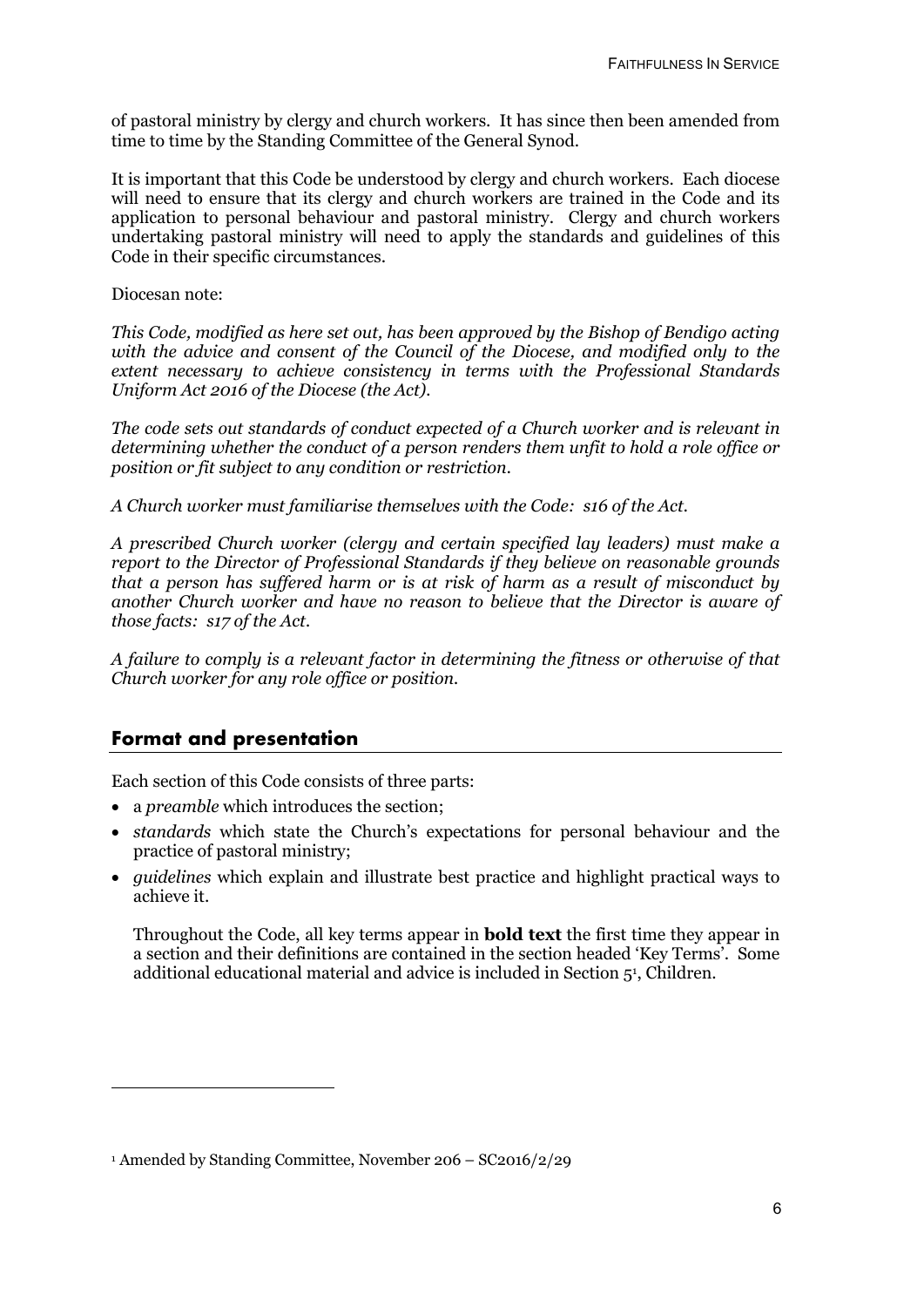## **2 KEY TERMS**

**abuse** in relation to an adult means the following conduct:

- bullying:
- emotional abuse;
- harassment;
- physical abuse;
- sexual abuse; or
- spiritual abuse.

**"bullying"** means repeated behaviour directed to a person or persons—

(a) which a reasonable person, having regard to all the circumstances, would expect to victimise, humiliate, undermine or threaten the person or persons; and

(b) which creates a real risk to the health and safety of the person or persons but does not include excluded conduct;

**child** means anyone under the age of 18.

**child abuse** means the following conduct in relation to a child:

- bullying:
- emotional abuse;
- harassment;
- neglect;
- physical abuse;
- sexual abuse; or
- spiritual abuse.

**child exploitation material** means material that describes or depicts a person who is or who appears to be a child –

- engaged in sexual activity; or
- in a sexual context; or
- as the subject of torture, cruelty or abuse (whether or not in a sexual context)

in a way that a reasonable person would regard as being, in all the circumstances, offensive. Child exploitation material can include any film, printed matter, electronic data, computer image and any other depiction.

**child pornography** means sexually explicit or suggestive material depicting children. Child pornography is a form of child exploitation material**.**

**Church** means the Anglican Church of Australia.

**church authority** has the meaning in the Act.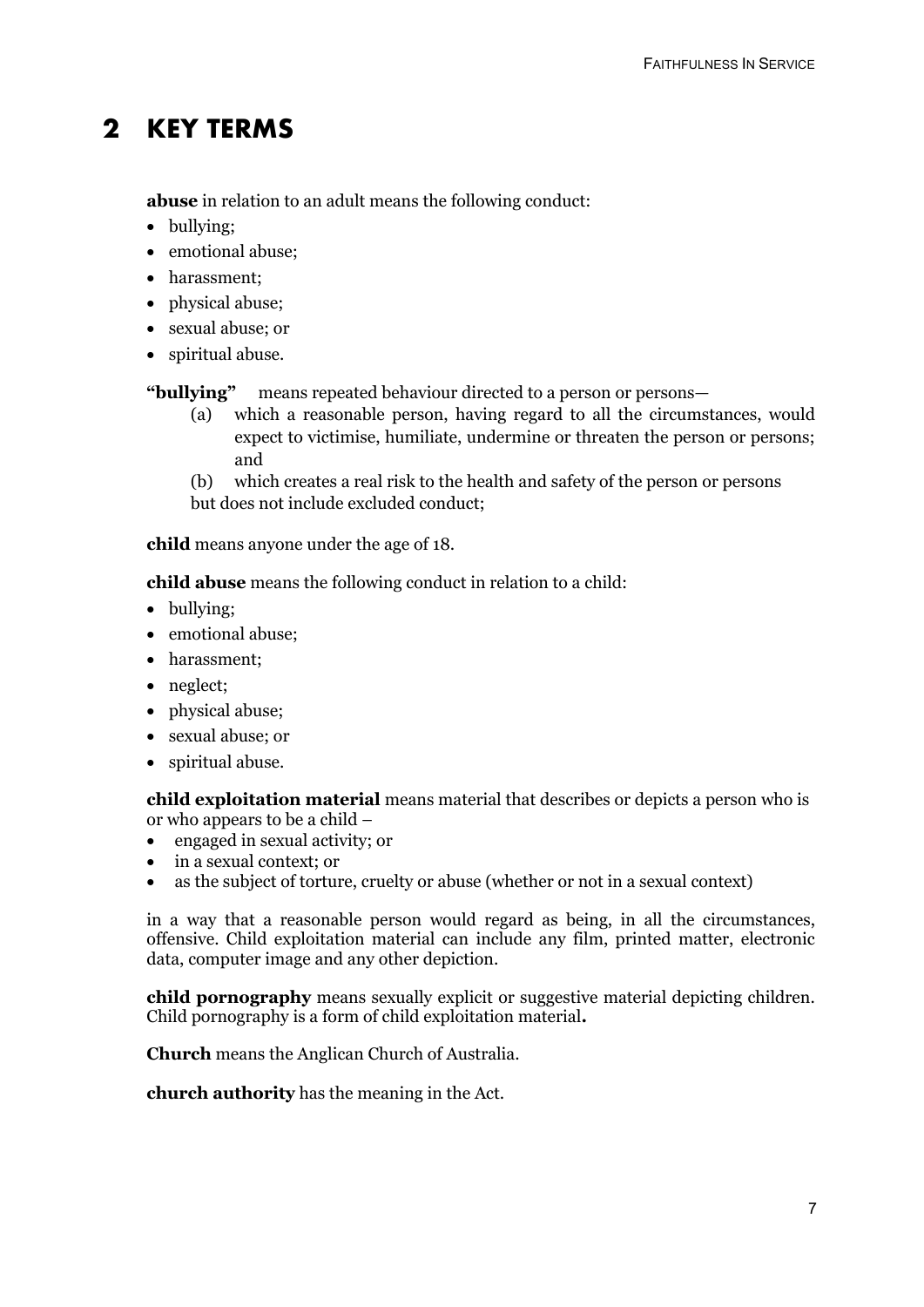**"Church body**" includes a parish, vicar, rector, parish council, the Dean or Chapter of the Cathedral, a school affiliated with the Church, Anglicare Victoria and any other body corporate, organization or association that exercises ministry within, or on behalf of, the Church;

**church worker** has the meaning in the Act.

**civil authorities** means the police and the relevant State or Territory government child protection authority.

**clergy** means bishops, priests and deacons of the Church.

**corporal punishment** means any punishment inflicted on the body.

**Director of Professional Standards** has the meaning in the Professional Standards Uniform Act 2016.

#### **emotional abuse** means—

(a) subjecting a person to excessive and repeated personal criticism;

(b) ridiculing a person, including the use of insulting or derogatory terms to refer to that person;

- (c) threatening or intimidating a person;
- (d) ignoring a person openly and pointedly;

(e) behaving in a hostile manner or in any way that could reasonably result in another person feeling isolated or rejected; or

(f) any other act or omission in relation to a person

which has caused, or is likely to cause physical or mental harm including self harm but does not include excluded conduct;

**grooming3** refers to actions deliberately undertaken with the aim of engaging and influencing an adult or a child for the purpose of sexual activity.

In the case of sexual abuse of a child, an offender may groom not only the child, but also those close to the child, including the child's parents or guardians, other family members, clergy and church workers. Grooming can include providing gifts or favours to the child or their family.

In the case of sexual abuse of an adult, an offender may groom not only the adult, but also those close to them, including their children, clergy and church workers.

**harassment** means unwelcome conduct, whether intended or not, in relation to a person in circumstances in which a reasonable person, having regard to all the circumstances, would have anticipated that the other person would be offended,

<sup>3</sup> Approved by Standing Committee, November 2016 – SC2016/2/29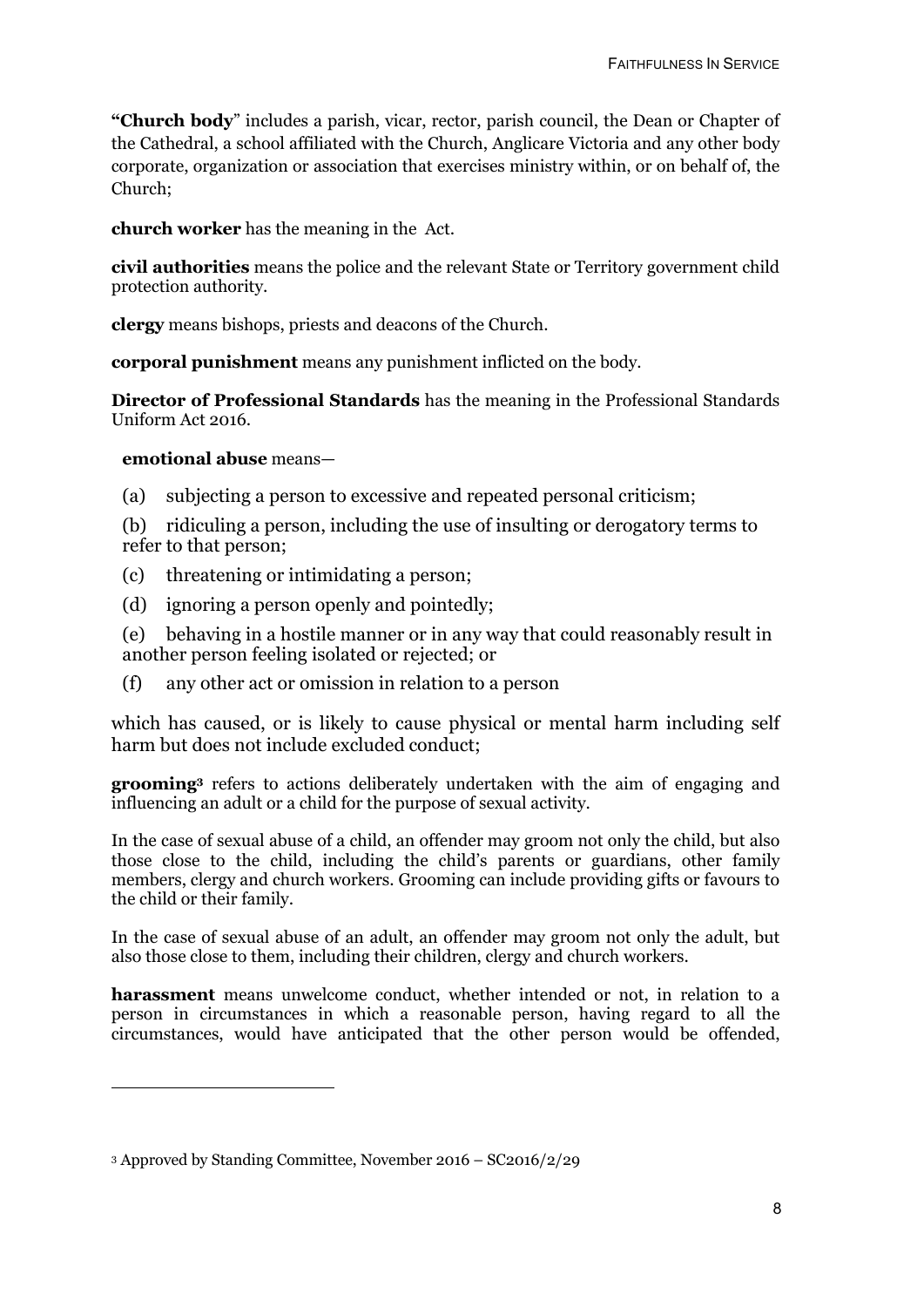humiliated or intimidated but does not include excluded conduct. 4

**individual pastoral ministry** means pastoral ministry carried out one-to-one. It includes spiritual direction, or pastoral counselling arising out of bereavement, divorce or other life crises.

"**neglect**" means the failure of a parent or guardian to provide a child the basic necessities of life where the child has suffered, or is likely to suffer, significant harm to his or her wellbeing or development;

**offensive language** includes blasphemy, verbal harassment, racial and other forms of vilification, personal insult or comment and obscene words.

**pastoral ministry** means the work involved or the situation which exists when a member of the clergy or church worker has responsibility as part of their role for the wellbeing of others. This includes the provision of spiritual advice and support, education, counselling, medical care, and assistance in times of need.

**pastoral relationship** means a relationship between clergy or church workers and any person for the purposes of pastoral ministry.

**"physical abuse"** means any intentional or reckless act, use of force or threat to use force causing injury to, or involving unwelcome physical contact with, another person but does not include lawful discipline by a parent or guardian.

**professional supervision/consultation** is a formal, collaborative process which a more senior or experienced person uses to develop and support a person in their ministry. This relationship is confidential, evaluative, and extends over time. It is preferable if the supervisor:

- has no other pastoral or personal relationship with the person being supervised; and
- has been trained in professional supervision.

#### **prohibited material** means:

-

- publications, films and computer games that have been classified by the Office of Film and Literature Classification as being unsuitable for a child to read, see or play;
- any other images or sounds not subject to classification by the Office of Film and Literature Classification that are considered with good reason within the Church to be unsuitable for a child to see or hear; and
- any substance or product whose supply to or use by children is prohibited by law, such as alcohol, tobacco products, illegal drugs and gambling products.

**prohibited substance** means any substance banned or prohibited by law for use or consumption by adults.

<sup>4</sup> The language of the definition reflects both s92 of the *Equal Opportunity Act 2010* (Vic) and s22A of *Anti-Discrimination Act 1977* (NSW). Cf also the *Sex Discrimination Act* (1984), s28A.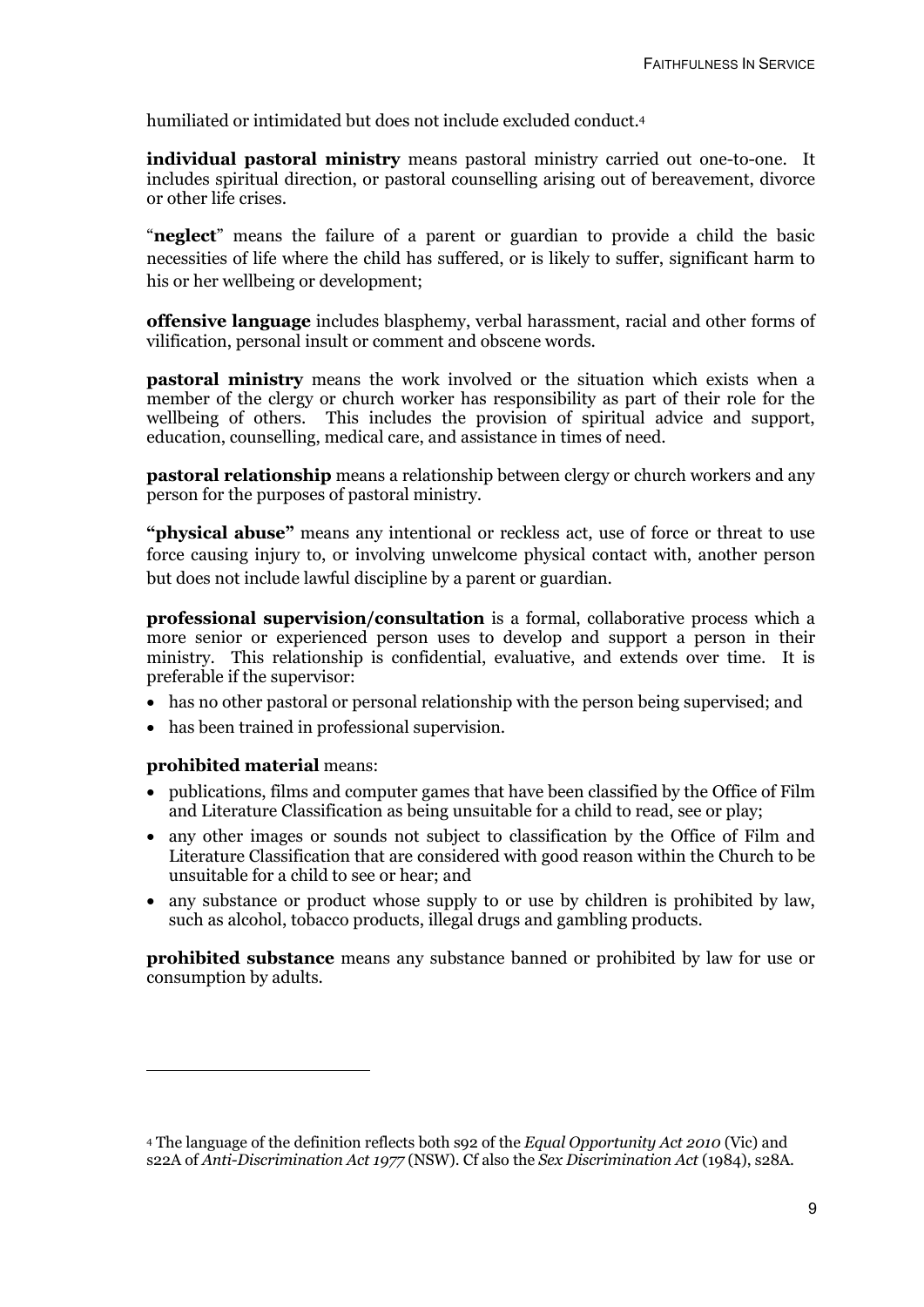#### **restricted material** means:

- publications, films, and computer games that have been classified as Category 1 or 2 restricted, X or RC classification by the Office of Film and Literature Classification; and
- any other images or sounds not subject to classification by the Office of Film and Literature Classification (for example, internet material) that are considered with good reason within the Church as being offensive on the grounds of violence, sex, language, drug abuse or nudity.

**sexual abuse of an adult** means sexual assault, sexual exploitation or sexual harassment of an adult.

**sexual abuse of a child**<sup>5</sup> means the use of a child by another person for his or her own sexual stimulation or gratification or for that of others.

**"sexual assault"** means any intentional or reckless act, use of force or threat to use force involving some form of sexual activity—

(a) against an adult without their consent or a reasonable belief6 in their consent; or

(b) against a child;

**sexual exploitation** refers to any form of sexual contact or invitation to sexual contact with an adult, with whom there is a pastoral or supervisory relationship, whether or not there is consent and regardless of who initiated the contact or invitation. It does not include such contact or invitation within a marriage.

#### **sexual harassment8** means:

- an unwelcome sexual advance, or an unwelcome request for sexual favours, to the other person, or
- other unwelcome conduct of a sexual nature in relation to the other person,

in circumstances in which a reasonable person, having regard to all the circumstances, would have anticipated that the other person would be offended, humiliated or intimidated.

"**spiritual abuse**" means the mistreatment of a person by actions or threats directed specifically to that person and justified by appeal to God, faith or religion, which mistreatment has caused, or is likely to cause physical or mental harm including self harm but does not include excluded conduct.

"**the Act**" means the *Professional Standards Uniform Act* 2016 of the Diocese.

<sup>5</sup> Approved by Standing Committee, November 2016 – SC2016/2/29

<sup>6</sup> Whether a belief is reasonable depends on the circumstances. See Crimes Act 1958 (Vic) section 37G

<sup>8</sup> Approved by Standing Committee, November 2016 – SC2016/2/29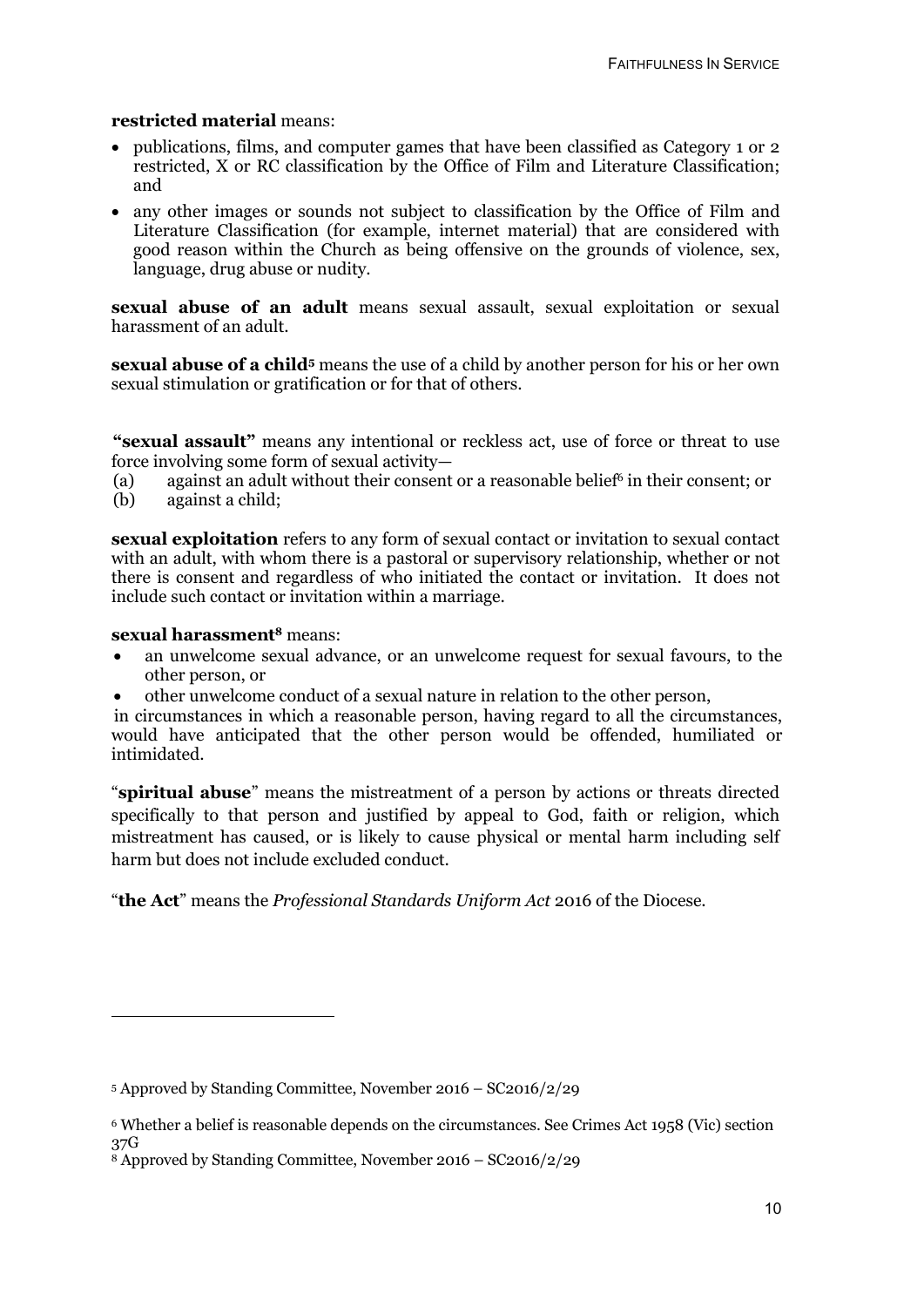## **3 PUTTING THIS CODE INTO PRACTICE**

### **Preamble**

- 3.1 This Code will only be effective if it is widely known and available throughout the **Church**, practised consistently and implemented justly. **Clergy** and **church workers** will protect the safety of others and themselves by observing its standards and following its guidelines.
- 3.2 The absence of any reference to particular conduct in this Code does not imply that it is acceptable for clergy and church workers.
- 3.3 All clergy and church workers have a responsibility to ensure that personal behaviour and practices of pastoral ministry that are inconsistent with this Code are neither tolerated nor covered up.
- 3.4 Failure to meet the standards of this Code will indicate an area where clergy and church workers require guidance and specialised help. Such failures may result in formal disciplinary action if the conduct infringes an applicable disciplinary rule of the Church or is a breach of an employment contract.
- 3.5 Clergy and church workers are encouraged to follow the guidelines of this Code. Where this is impractical, the exercise of judgement will be required to ensure the safety of those to whom they minister and themselves. Wilful disregard of the guidelines may indicate an area where clergy and church workers require guidance and specialised help.

#### Diocesan note:

*3.6 The code sets out standards of conduct expected of a Church worker and is relevant in determining whether the conduct of a person renders them unfit to hold a role office or position or fit subject to any condition or restriction: s14(2) of the Act.*

## **Standards for clergy and church workers**

*These standards state the Church's expectations for personal behaviour and the practice of pastoral ministry.*

- 3.7 It is your responsibility to be aware of and meet the standards of this Code.
- 3.8 If you have overall authority in a **church body,** you are to ensure that all clergy and church workers for whom you are responsible are made aware of this Code.
- 3.9 You are not to penalise, discriminate or take action against other clergy or church workers because of any action taken in good faith under this Code.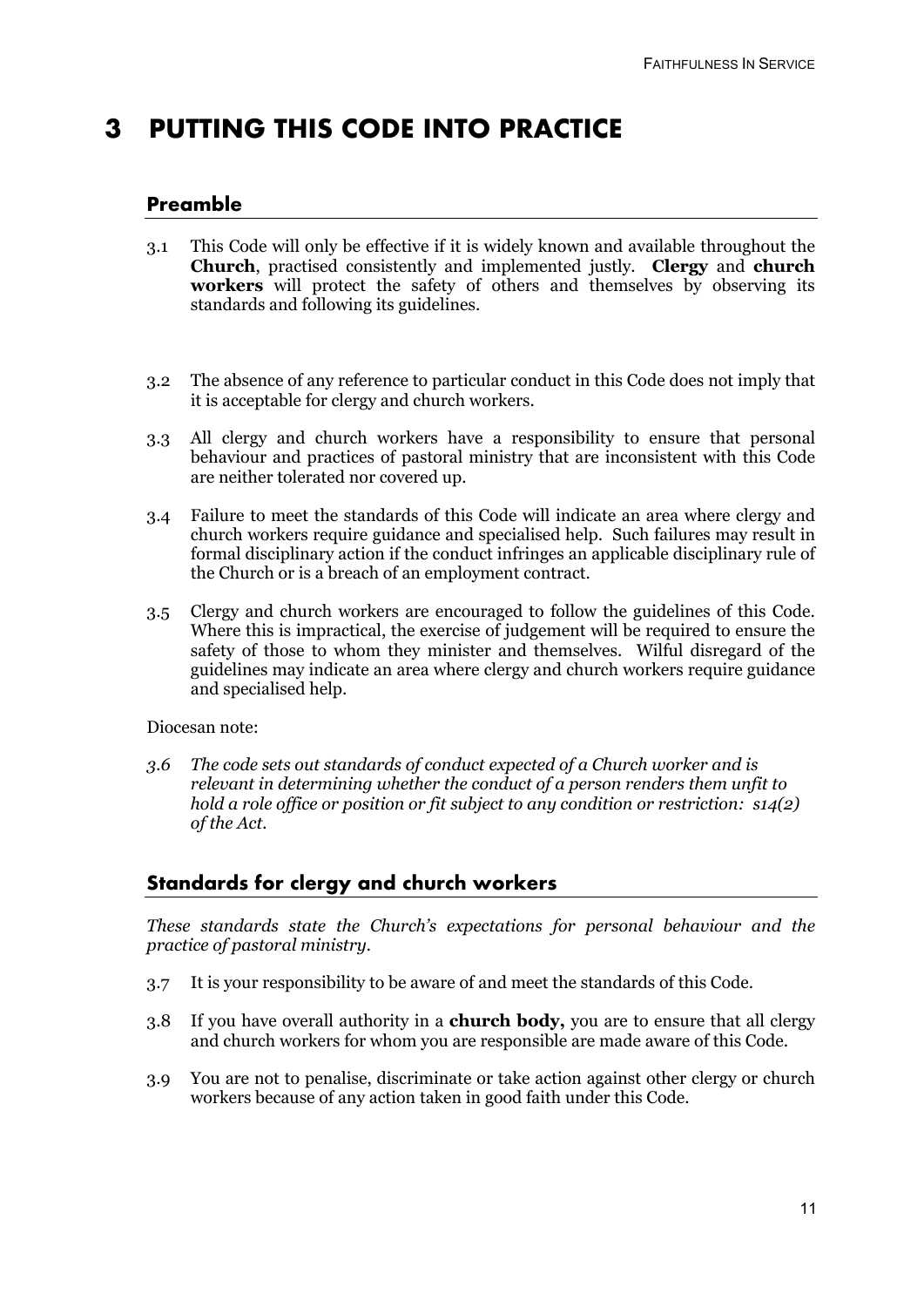## **Guidelines**

*These guidelines explain and illustrate best practice and highlight practical ways to achieve it.*

- 3.10 If you know or have reason to believe that another member of the clergy or another church worker has failed to meet a standard of this Code, other than for **child abuse** (the reporting of child abuse is addressed in paragraphs 5.14 and 5.15) you should:
	- Where you believe that a person has not suffered harm or is not at the risk of harm, approach the member of the clergy or church worker and identify the concern; or
	- Where you believe that a person has suffered harm or is at the risk of harm, report this to the **church authority** having responsibility for the member of the clergy or church worker or the **Director of Professional Standards**.

If in doubt seek advice from a colleague or supervisor or the Director of Professional Standards without identifying the member of the clergy or church worker.

3.11 If you know or have reason to believe that another member of the clergy or another church worker has not followed a guideline of this Code, you should approach the member of the clergy or church worker and identify the concern. If you consider that the member of the clergy or church worker is persisting in disregarding the guideline without good reason and a person has suffered harm or is at the risk of harm, you should seriously consider reporting this to the church authority with responsibility for the member of the clergy or church worker or the Director of Professional Standards. If in doubt seek advice from a colleague or supervisor or the Director of Professional Standards without identifying the member of the clergy or church worker.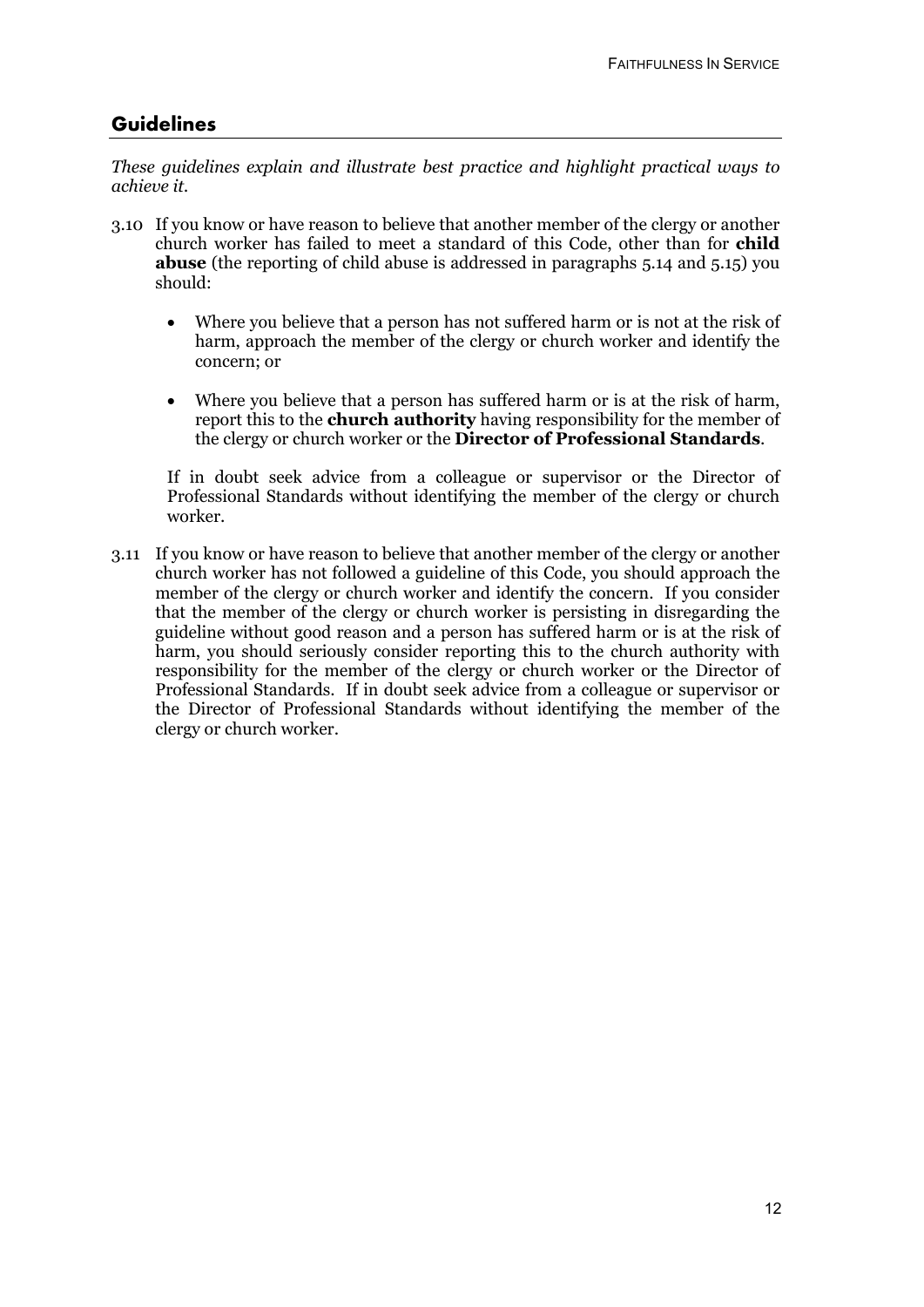## **4 PASTORAL RELATIONSHIPS**

### **Preamble**

- 4.1 All people are created in the image of God and are of equal value. This is the foundation of all **pastoral relationships**.
- 4.2 Clergy have authority conferred upon them by their ordination, consecration and licensing. Church workers have authority conferred upon them by their appointment. The authority and training associated with their roles means that they have power in pastoral relationships which is always to be exercised in the service of others.
- 4.3 Trust is of primary importance in the creation and maintenance of an effective pastoral relationship. Trust grows with the maintenance of physical, sexual, emotional and psychological boundaries suitable to pastoral ministry. (The issues of Children and Sexual Conduct are addressed in Sections 3 and 5 respectively.) Clergy and church workers will enhance their ability to maintain these boundaries by attending to their own wellbeing.
- 4.4 While clergy and church workers often enjoy personal friendships with those to whom they minister, their pastoral ministry responsibilities take precedence.
- 4.5 Clergy and church workers are colleagues in **pastoral ministry:** the activity of one inevitably impacts upon the ministry of others.

## **Standards for clergy and church workers**

*These standards state the Church's expectations for personal behaviour and the practice of pastoral ministry.*

- 4.6 If you have overall authority in a **church body**, you are to ensure that clergy and church workers for whom you are responsible are provided with:
	- a safe working environment, including safe housing, where housing is provided;
	- opportunities to maintain and enhance their ministry skills; and
	- personal encouragement, support and regular feedback.
- 4.7 When exercising pastoral ministry you are to act in the best interests of those to whom you are ministering. You must recognise any potential conflict of interest and take steps to resolve it.
- 4.8 When exercising pastoral ministry you are not inappropriately to discriminate between people.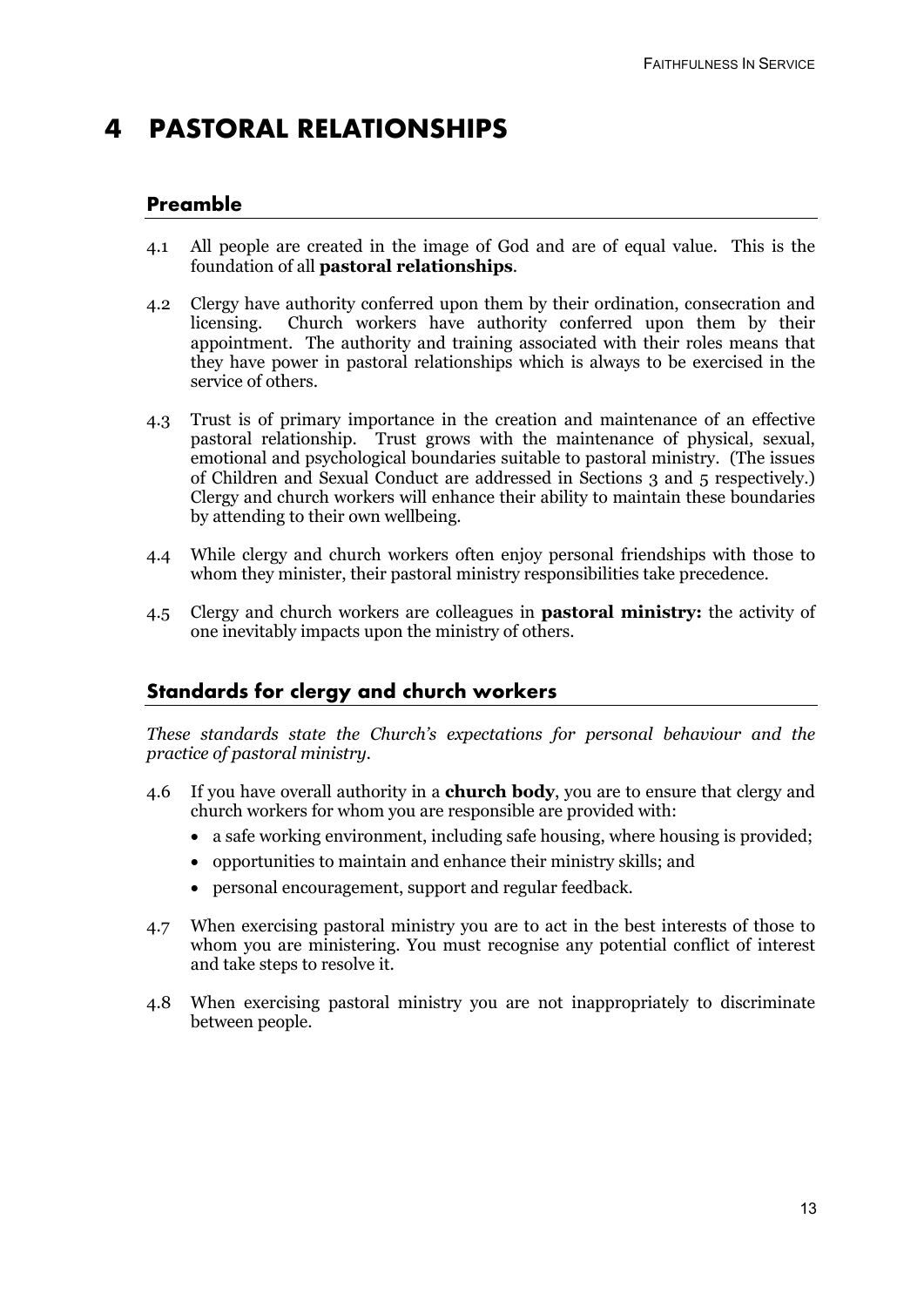- 4.9 You are not to disclose confidential information received in pastoral ministry to your spouse, family, friends, colleagues or any other person without the consent of the person providing the information, except where:
	- the information is known publicly;
	- as required or allowed by law; or
	- it is in the public interest (such as to avoid the risk of serious injury or harm to any person).
- 4.10 When you are on leave or unable to fulfil your responsibilities through illness or any other reason, you are to make alternative arrangements for pastoral ministry.

#### **Guidelines**

*These guidelines explain and illustrate best practice and highlight practical ways to achieve it.*

#### **Boundaries**

- 4.11 Make sure you are clear about the requirements of your role, including the hours to be worked and the nature of your responsibilities as well as your leave and other entitlements. You need to be sure that your legitimate personal needs can be met.
- 4.12 Recognise the limits of your skills and experience. Do not undertake any ministry (such as relationship counselling, counselling for abuse or addictions, or an exorcism) that is beyond your competence or the role for which you have been employed or trained. If in doubt seek advice. A person who requires specialised help should be referred to an appropriately qualified person or agency.
- 4.13 Where ministry responsibilities overlap, be aware of the activities, function and style of other clergy and church workers. Consult with these colleagues and cooperate wherever possible.
- 4.14 Where your ministry responsibility to one person may conflict with your responsibility to another person to whom you are ministering, or with your own needs, you should seek advice from a colleague or supervisor. Consider the possibility of transferring ministry responsibility for one or both of these to another minister.
- 4.15 If you are unable to act in the best interest of the person to whom you are ministering because of your own interests you should seek advice from a colleague or supervisor and transfer ministry responsibility for the person to another minister.
- 4.16 Avoid behaviour that could give the impression of favouritism and inappropriate special relationships, particularly with individual children.
- 4.17 Think carefully before providing pastoral ministry to a person with whom you already have a close personal relationship, such as a friend or member of your family. Care is needed because confusion between close personal relationships and pastoral relationships can lead to a loss of objectivity, failure to act in the other's best interest and harm to both parties.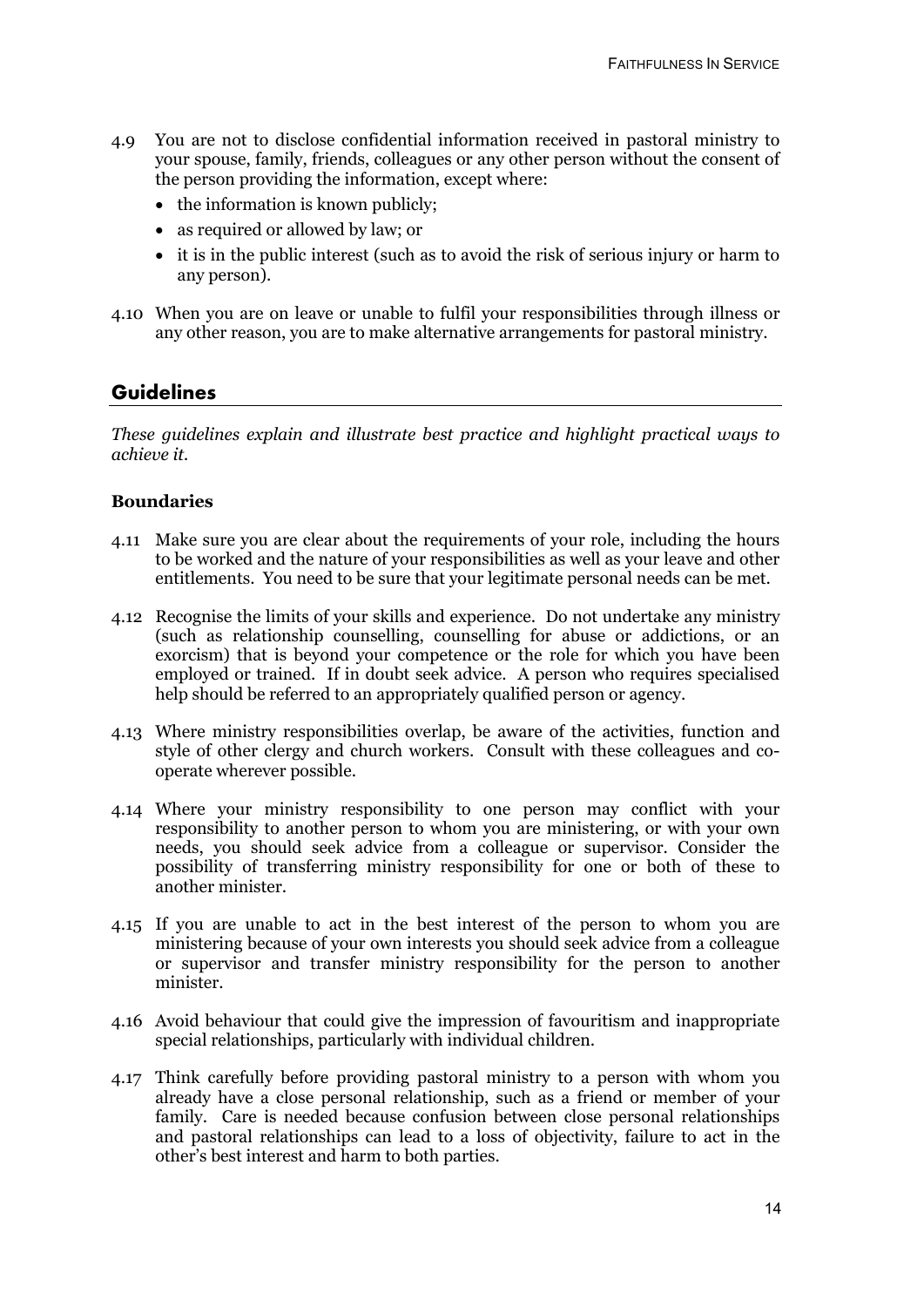- 4.18 Pastoral relationships can legitimately develop into romantic relationships. If this begins to happen:
	- acknowledge to yourself that your personal interest and the pastoral relationship are at risk of becoming confused;
	- tell the other person that your relationship is changing and becoming romantic;
	- disclose the nature of the relationship to a supervisor or colleague to ensure accountability and prevent misunderstanding; and
	- where practicable:
		- o disclose to a supervisor or colleague any proposed alternative arrangements for ongoing **individual pastoral ministry**;
		- $\circ$  make alternative arrangements for ongoing individual pastoral ministry; and
		- o cease providing individual pastoral ministry to the person.
- 4.19 If you are providing ongoing individual pastoral ministry or counselling, engage someone to provide regular professional supervision. This will help protect you and those to whom you minister.
- 4.20 When you resign or retire, you should generally terminate existing pastoral relationships. You should do this in a sensitive and timely manner to allow these responsibilities to be undertaken by your successors. Consult with your successor where the other person wishes to maintain an ongoing pastoral relationship with you.

#### **Personal and professional development**

- 4.21 Maintain a healthy lifestyle and do not overcommit yourself. Make sure you have adequate leisure time, through regularly taking time off, including your full holiday entitlement annually.
- 4.22 Try to develop interests outside your main area of ministry and continue to care for yourself and your personal and family relationships.
- 4.23 Look for, and take advantage of, opportunities to maintain and enhance ministry skills appropriate to the responsibilities of your role, through:
	- regular ministry development;
	- professional supervision / consultation;
	- peer support;
	- having a mentor; and
	- regular feedback including an annual ministry review.

#### **Confidentiality and confessions**

- 4.24 When you are seeking or providing professional supervision / consultation you should not identify any person and only disclose what is necessary to obtain the supervision or advice.
- 4.25 In most cases you should tell someone who is to give you confidential information of the limits to confidentiality and the arrangements for supervision or obtaining advice. This should be done before the disclosure of the confidential information, such as at the beginning of an interview.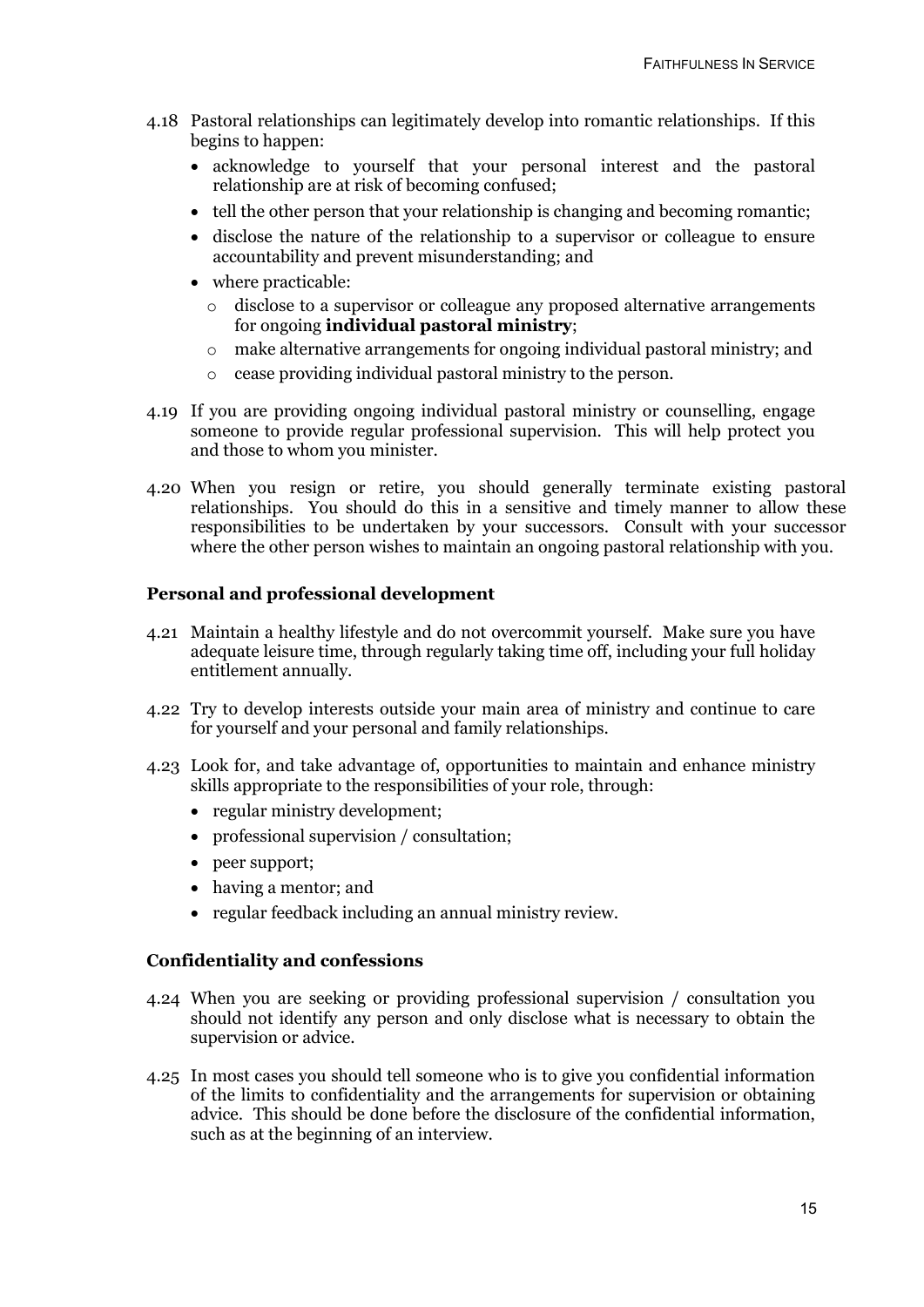- 4.26 The Confessions Canon 1989 or the proviso to Canon 113 of 1603 is in force throughout the Church. These Canons make provision for the confession of sins to clergy and for the confidentiality of this confession. If you are a member of the clergy, you should be aware of the scope of, and your obligations under, the applicable Canon. For example, absolution is not automatic and may be withheld. You may require of the person making the confession of sins some appropriate action of contrition and reparation before you give them absolution.
- 4.27 There is a distinction between disclosures made in ordinary pastoral situations and disclosures made as a confession as provided in the applicable pastoral service in the Church's authorised liturgies. This service should normally be heard in a public place at advertised times or by arrangement.
- 4.28 If you are a church worker, remember that only clergy have the authority to receive a special confession of sins as provided in the applicable pastoral service in the **Church's** authorised liturgies.
- 4.29 You may have a legal obligation to report criminal offences to the applicable civil authorities (the issue of **child abuse** is addressed in Section 5). You may be subpoenaed to produce documents or to attend court to give evidence, or both. In some States or Territories, clergy may be able to claim privilege from producing documents and/or disclosing information obtained in a confession referred to in paragraphs 4.26 to 4.28.
- 4.30 You should be aware of and, when appropriate, seek advice in regard to:
	- your legal obligations with regard to confidential information received during an interview or a confession, particularly in relation to criminal offences and child abuse;
	- the pastoral consequences of breaching confidentiality; and
	- the risk of physical, financial or emotional harm or hardship to another person by disclosing or not disclosing such information, particularly in writings, sermons or other public media.
- 4.31 Exercise special care that any illustrative material you use from personal experience does not involve a breach of confidentiality.

#### **Conversations in a ministry context**

- 4.32 Any communication in a ministry context, whether formal or informal, is a pastoral encounter. Communication may be face-to-face, in writing or involve some form of technology. Consider the appropriateness and impact of your words and actions.
- 4.33 Innuendoes or compliments of a sexual nature are always inappropriate. When a person asks questions or seeks advice around topics of a sexual nature, be aware that they may have motives or needs that you do not understand. Be realistic about your own ability to assist them.
- 4.34 To minimise the risk of being accused of or engaging in misconduct, particularly when conducting interviews, think carefully in advance about:
	- the place of the meeting, the arrangement of furniture and lighting, and your dress;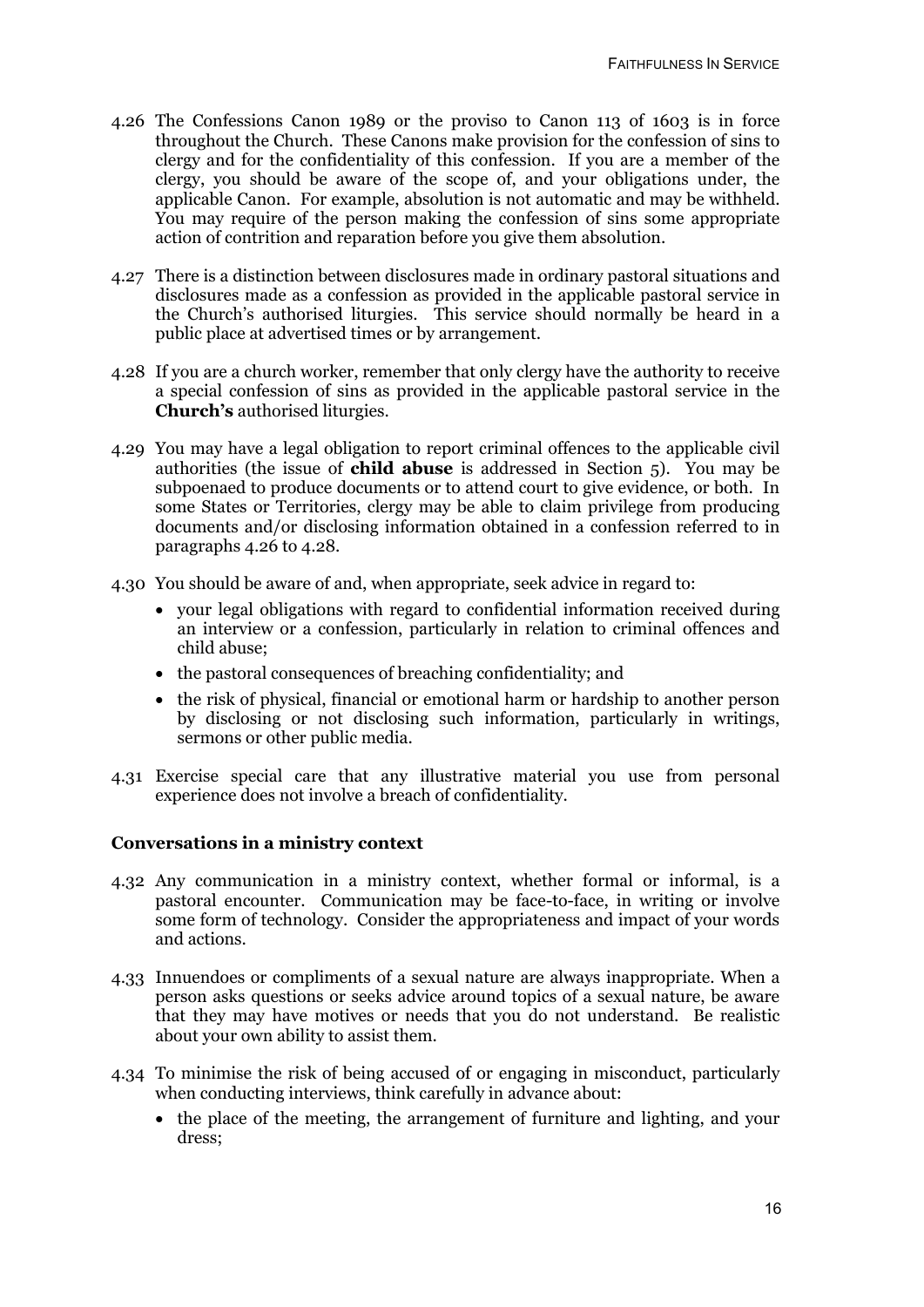- whether the physical location allows for privacy of conversation while maintaining the opportunity for supervision. (For example, doors to interview rooms, if closed, should not be locked.);
- the physical distance between you and the other person to maintain both hospitality and respect;
- whether the circumstances would suggest a social interaction;
- the propriety and circumstances of the interview when you are visiting or being visited alone, especially at night;
- the personal safety and comfort of all participants;
- establishing at the outset the interview's purpose and the boundaries with respect to the subject matter, confidentiality and its duration;
- the appropriateness of initiating or receiving any physical contact, such as gestures of comfort, that may be unwanted or misinterpreted; and
- whether the presence of a child's parent, guardian or another person chosen by the child is appropriate.
- 4.35 When considering using technology for communication, you should apply the same principles as you would in any other form of communication. Minimise the risk of harming others or yourself by asking:
	- is this an appropriate way to communicate about this matter?
	- should this communication be confidential? If so, do not use electronic media;
	- how will the language and images used impact upon the person receiving the communication and any other person who may access it?
	- could the circumstances of the communication, including the language and images used, suggest your relationship with the other person(s) is inappropriate?

#### **Risks associated with using technology in communication**

Clergy, church workers, and other participants in church activities – including children – may communicate using:

- text and picture messaging;
- email;
- instant messenger services and chat rooms;
- video conferencing;
- blogs and internet forums;
- websites;
- social networking sites; and
- other forms of electronic interaction.

Remember information posted online is tracked and can be retrieved. Dangers associated with the use of communication technology are not always appreciated by clergy and church workers. These dangers include:

- losing your privacy;
- losing control of information (such as photographs or emails);
- ignoring personal security settings on social networking sites;
- being unable to determine if people are who they say they are;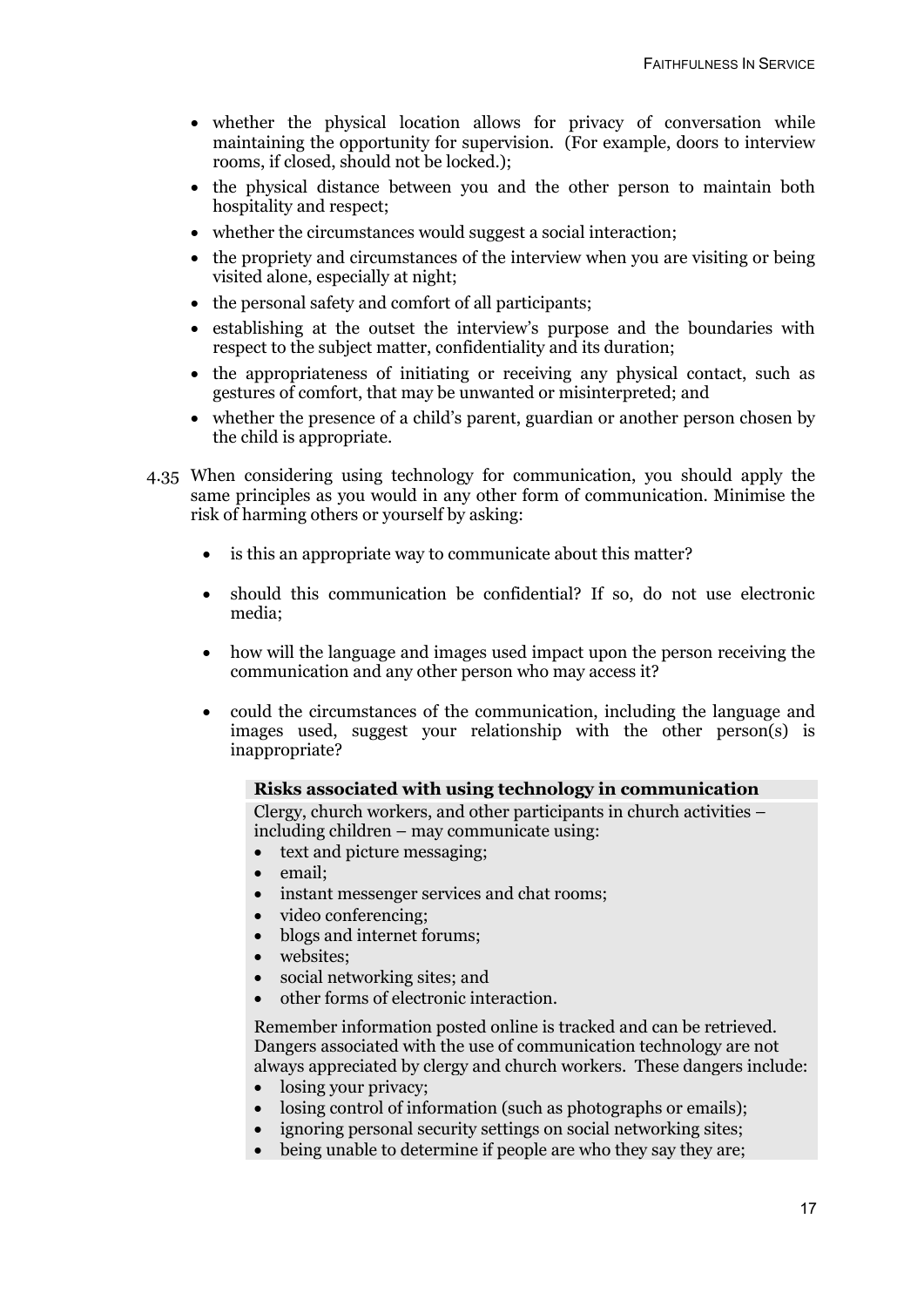- being exposed to unwanted information; and
- becoming a victim of cyberbullying when someone sends or spreads threatening or embarrassing information.

#### **Record-keeping and privacy**

- 4.36 If you are engaged in individual pastoral ministry, consider keeping a factual record of your daily pastoral activity. Record details such as the date, time, place, participants, subject, and any proposed action arising from each activity. Record personal remarks accurately.
- 4.37 You need to know the relevant principles of the applicable privacy legislation in relation to the collection, use, disclosure and management of personal information. These have implications for:
	- the publication of personal information in church directories, newsletters, rosters and websites;
	- the recording and publication of voices and images of individuals; and
	- the use and security of all personal information, and especially sensitive information, held by clergy and church workers or in church offices.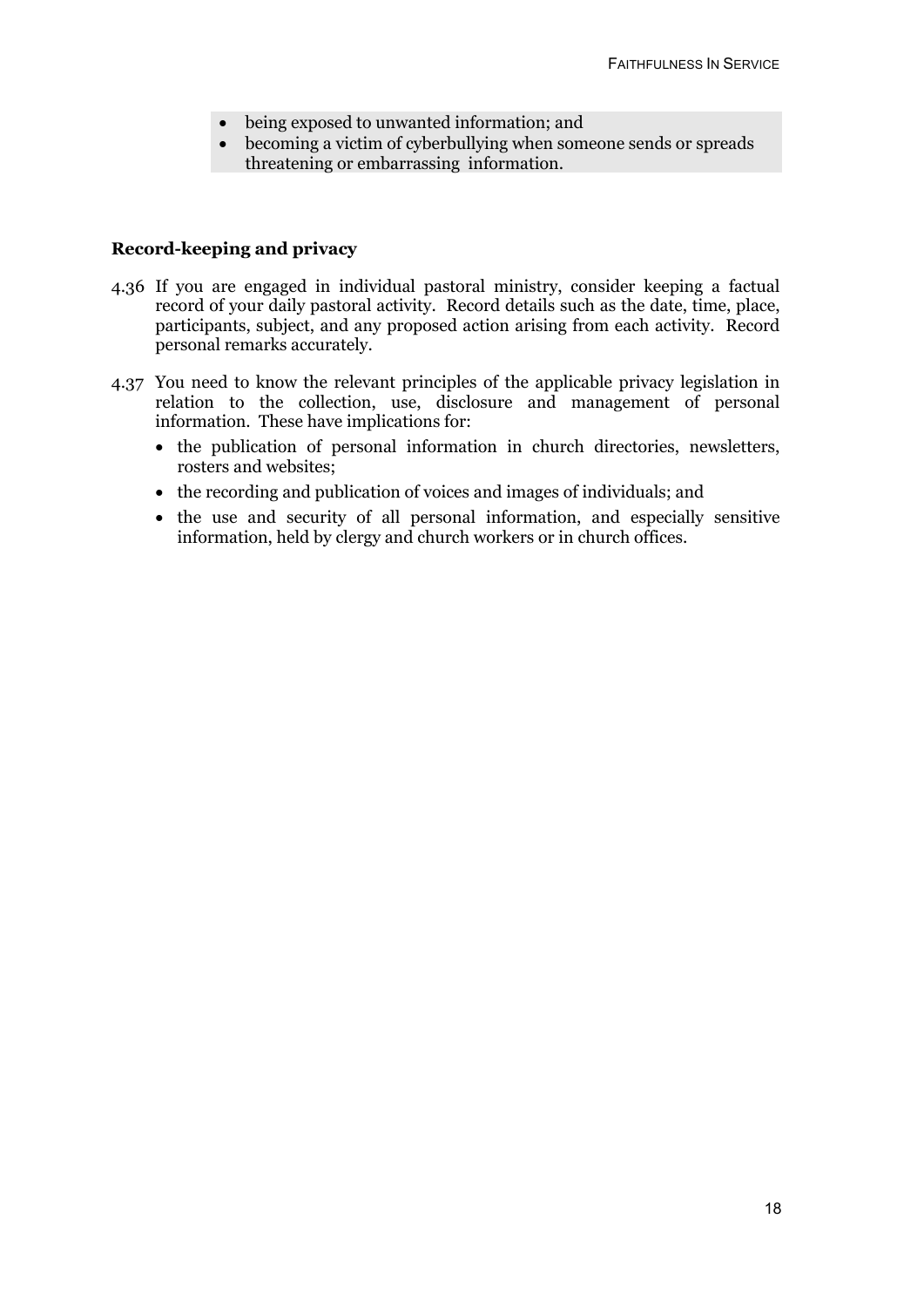## **5 CHILDREN**

### **Preamble**

- 5.1 **Children** are entitled to be safe and protected. They have the right to be respected, listened to and their particular needs addressed in all church activities, whether mixed aged or child specific.
- 5.2 Ministry where children are involved requires absolute trustworthiness.
- 5.3 **Clergy** and **church workers** with overall authority in a **church body** (e.g. incumbents and school principals) have a responsibility that cannot be delegated for the implementation and maintenance of proper systems for the safety and welfare of children participating in its pastoral ministry.
- 5.4 When they are exercising a pastoral ministry involving children in a church body, clergy and church workers (e.g. Sunday school teachers, youth group leaders) have responsibility for the safety and welfare of children in their care.
- 5.5 Clergy and church workers have *authority* over children because of their position and *power* because of their greater age, maturity, physical size and life experience. Abuse arises from the misuse of authority or power. Any form of **child abuse** is always wrong.
- 5.6 Due to the inherent imbalance of power, children are incapable of giving valid consent to abuse.
- 5.7 Appropriate physical contact is important for children's healthy development.

## **Standards for clergy and church workers**

*These standards state the Church's expectations for personal behaviour and the practice of pastoral ministry.*

- 5.8 If you have overall authority in a church body, you are to ensure that:
	- proper systems for the safety and welfare of children participating in the church's pastoral ministry are implemented and maintained;
	- all applicable requirements of the civil authorities, the **church authority** and the church body are complied with; and
	- all clergy and church workers for whom you have responsibility and who work with children:
		- o comply with all civil and Church screening and selection requirements;
		- o receive regular training in child protection; and
		- o are aware of the provisions of this Code relating to children.
- 5.9 If you are exercising a pastoral ministry involving children in a church body you are to take reasonable steps to ensure the safety and welfare of the children in your care.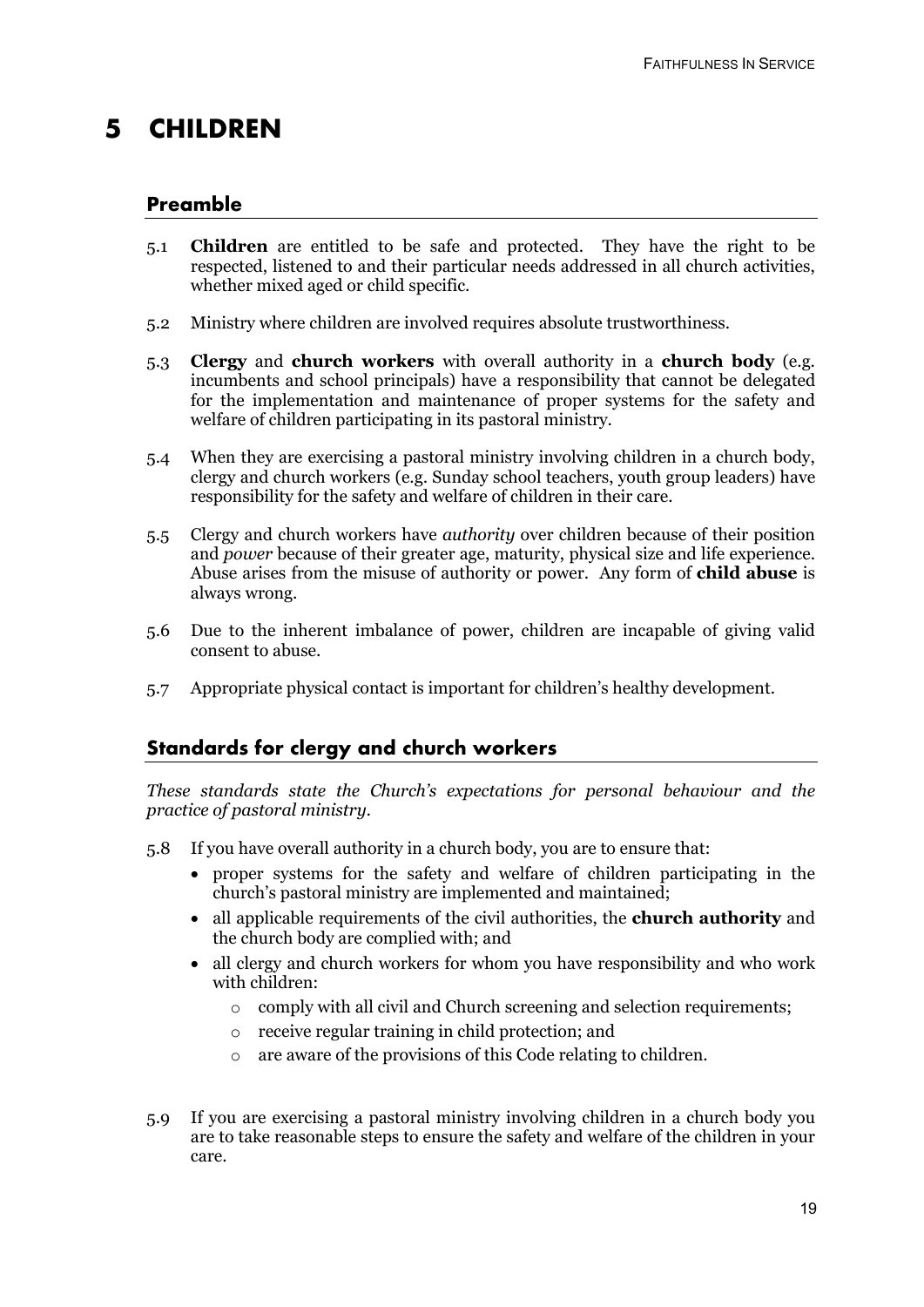- 5.10 You are to not abuse children.
- 5.11 When engaged in pastoral ministry you are not to administer **corporal punishment** to children in your care.
- 5.12 You are not to make available to children any **prohibited material**, except wine in the context of a Holy Communion service.
- 5.13 Before you allow a person who is currently charged with or convicted of an offence against a child to participate in activities involving children, you are to:
	- consult the **Director of Professional Standards**;
	- ensure that a risk assessment is undertaken; and
	- be satisfied that no child will be at an increased risk of harm.
- 5.14 If you know or reasonably suspect that a child is at risk of harm from child abuse, you are to report this to the appropriate civil authorities.
- 5.15 If you know or reasonably suspect that another member of the clergy or a church worker has abused a child, you are to report this to the appropriate civil authorities and the Director of Professional Standards.

## **Guidelines**

*These guidelines explain and illustrate best practice and highlight practical ways to achieve it.*

#### **Recognising the characteristics and effects of child abuse**

5.16 You need to be aware of the signs, symptoms and characteristics of child abuse and its impact on children.

#### **Characteristics and effects of child abuse**

Abuse of a child can be categorised as emotional, physical, sexual, or spiritual. It can also arise from neglect, bullying or harassment.

The signs and symptoms can include:

- **emotional abuse**—low self esteem, apathy, an over readiness to relate to anyone even strangers, unduly aggressive behaviour, withdrawn behaviour;
- **physical abuse**—bruises, bites, burns and scalds, fractures;
- **sexual abuse**—a level of sexual knowledge or desire for either contact or distance inappropriate to the child's age, self-harm, social isolation, and a sudden onset of soiling, wetting or other behavioural changes;
- **spiritual abuse**—low self esteem, high levels of anxiety and fear, excessive deference to a leader and isolation from former friends and family members;
- **neglect**—failure of a child to grow within the normally accepted pattern, failure of a parent or guardian to provide adequate food, clothing, shelter, medical care and supervision;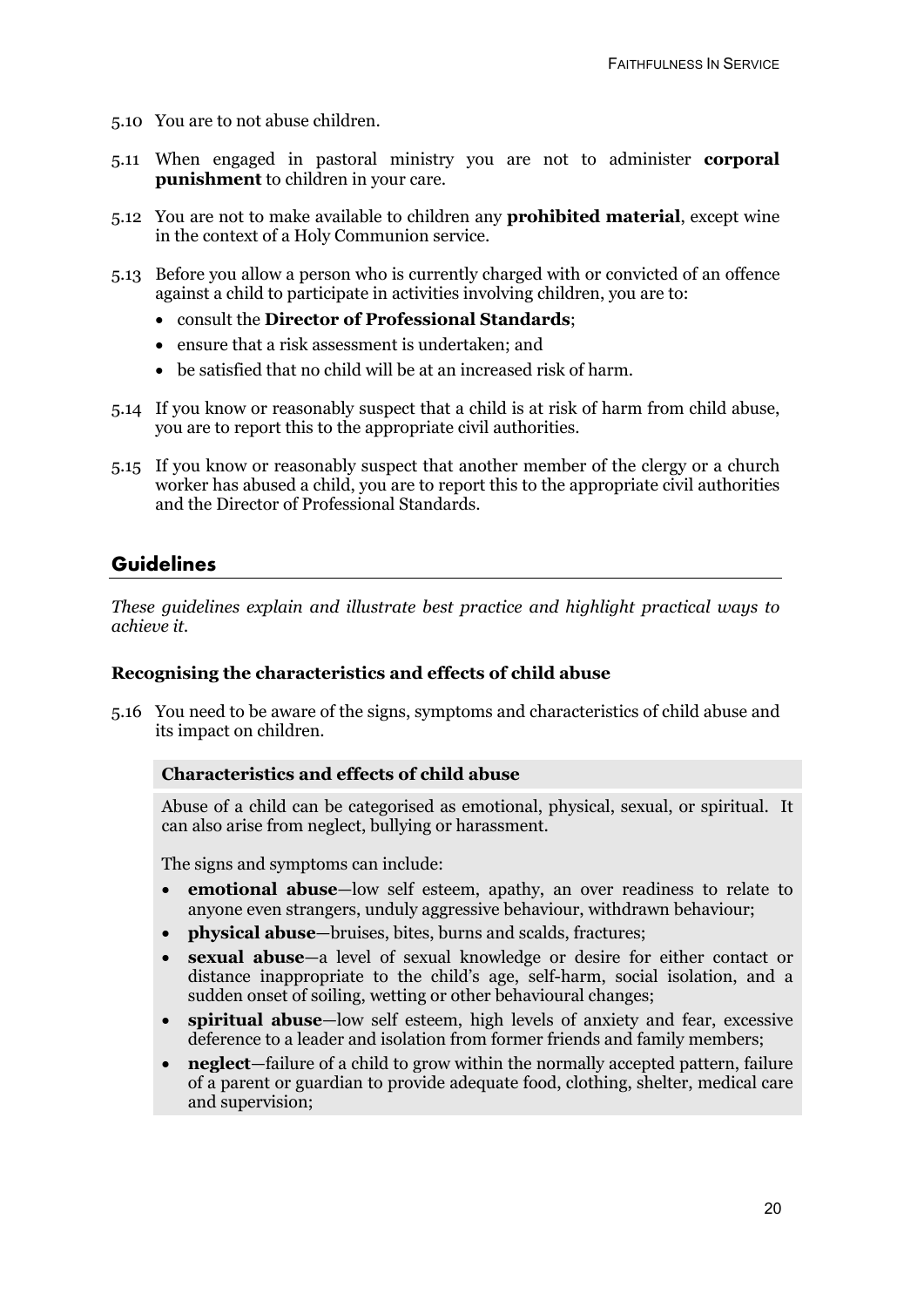Grooming actions are designed to establish an emotional connection to lower the child's inhibitions through the development of a relationship with the child, and increased opportunity to see the child. Grooming involves psychological manipulation that is usually very subtle, drawn out, calculated, controlling and premeditated. Typically, grooming occurs incrementally: accessing the victim, initiating and maintaining the abuse, and concealing the abuse.9

All Australian jurisdictions have grooming offences, which vary in scope and application. Grooming offences may target online or other electronic communications, subjecting children to child exploitation material, and/or using intoxicating substances to engage children for the purpose of sexual activity.10

#### **Characteristics and effects of child abuse**

• **bullying or harassment**—low self-esteem, loss of trust in others, apathy, an over readiness to relate to anyone even strangers, unduly aggressive behaviour, withdrawn behaviour.

Sexual abuse of a child is often preceded by **grooming.**

The sexual abuse of a child commonly has the following characteristics:

- it usually starts with something minor and gradually builds up to more involved behaviours through a process of grooming;
- it is secretive and generally known only to the abuser and victim making it extremely difficult to detect;
- it is perpetrated by someone known to the child and/or held in a position of trust by the child or their parents or guardians; and
- it is rarely a self-contained or one-off incident but rather part of an ongoing relationship that is corrupting and distorting.

The abuse of a child commonly causes psychological and spiritual harm and is likely to lead to the impairment of their social, emotional, cognitive, spiritual and intellectual development and/or disturbed behaviour.

The effects of child abuse extend well beyond the abuser and their primary victims. The families of the victim and abusers as well as their communities can also experience a high degree of distress when revelations of abuse emerge. Often they can deny the disclosure and so reject the victim rather than face reality. Once the reality is confronted, the community will commonly experience profound shock, guilt about failing to protect the primary victim, deep hurt and disillusionment.

#### **Recognising the characteristics of sexual offenders**

-

5.17 You need to be aware of the characteristics of sexual offenders. A sexual offender

<sup>9</sup> Approved by Standing Committee, November 2016 – SC2016/2/29

<sup>10</sup> Approved by Standing Committee, November 2016 – SC2016/2/29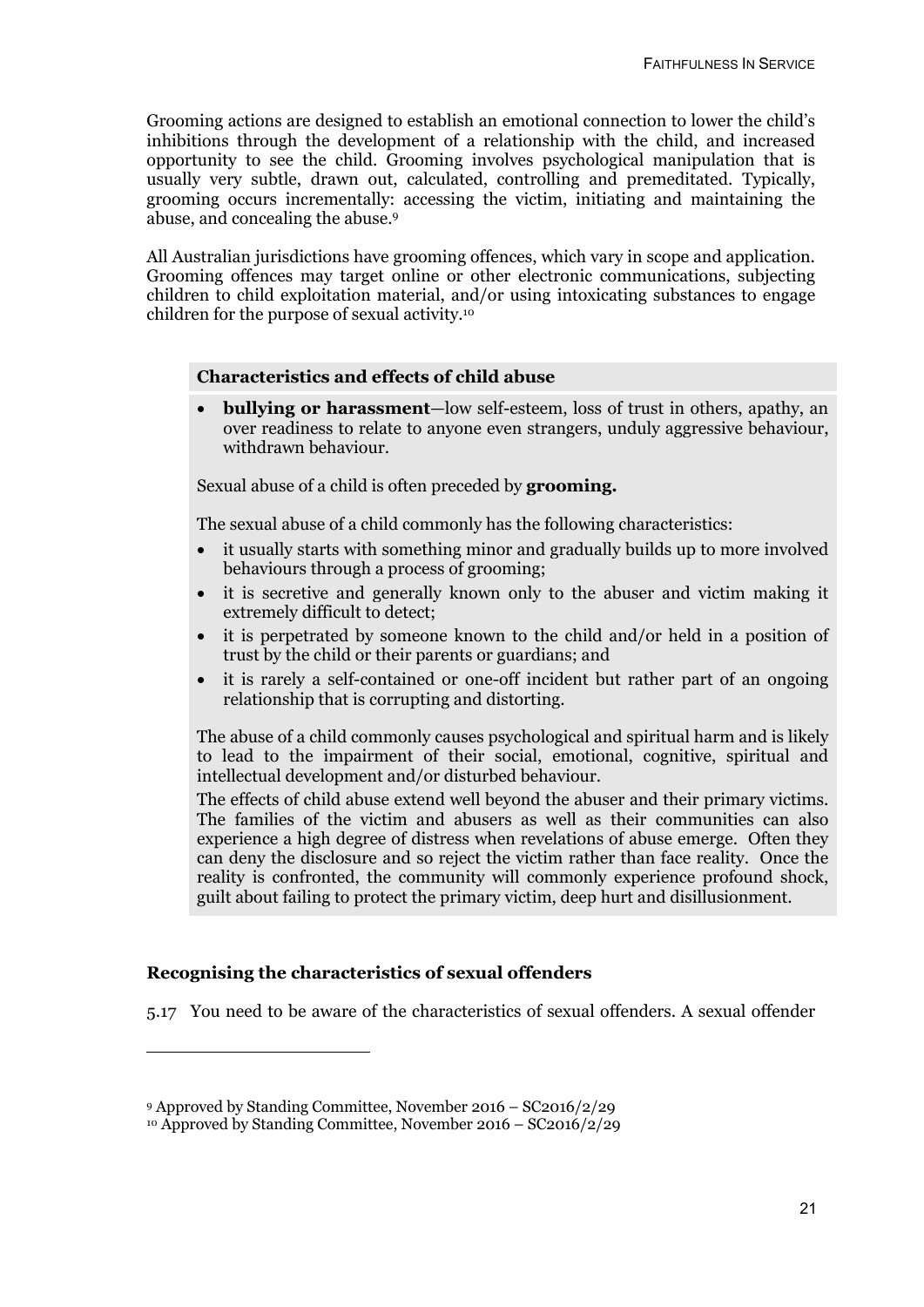may be a friend, a family member, a neighbour, a peer, or a person in authority.

#### **Characteristics of sexual offenders**

Sexual offenders generally:

- do not stop unless there is some intervening factor;
- believe or assert that the victim is complicit or a willing participant;
- attempt to deny, justify, minimise or excuse their behaviour by:
	- o claiming their behaviour was an expression of love for the victim;
	- o claiming their behaviour was a result of their childhood abuse;
	- o claiming their behaviour was influenced by stress, the use of alcohol or other substances; and

blaming the victim;

- enjoy the activity, despite claims to the contrary; and
- are repeat offenders.

Sexual offenders who target vulnerable adults and children will often undertake a grooming process as a precursor to abusive behaviour.

#### **Ensuring the safety of children**

- 5.18 Taking all reasonable steps to ensure the safety and welfare of children for whom you have overall responsibility or are in your care requires you prepare a risk management plan which considers the following issues:
	- screening and selection of personnel;
	- your role and capacity to perform it;
	- use of external service providers;
	- supervision ;
	- planning and conduct of activities;
	- venue;
	- health and safety;
	- transport;
	- disciplinary arrangements;
	- physical contact;
	- photographs and images; and
	- record keeping.

These issues are considered in paragraphs 5.19 and 5.47.

#### **Screening and selection of personnel**

5.19 If you have responsibility for compliance with civil and Church screening and selection requirements, you should exercise care with the selection of leaders involved in mixed age or children's activities. You should ensure that any parents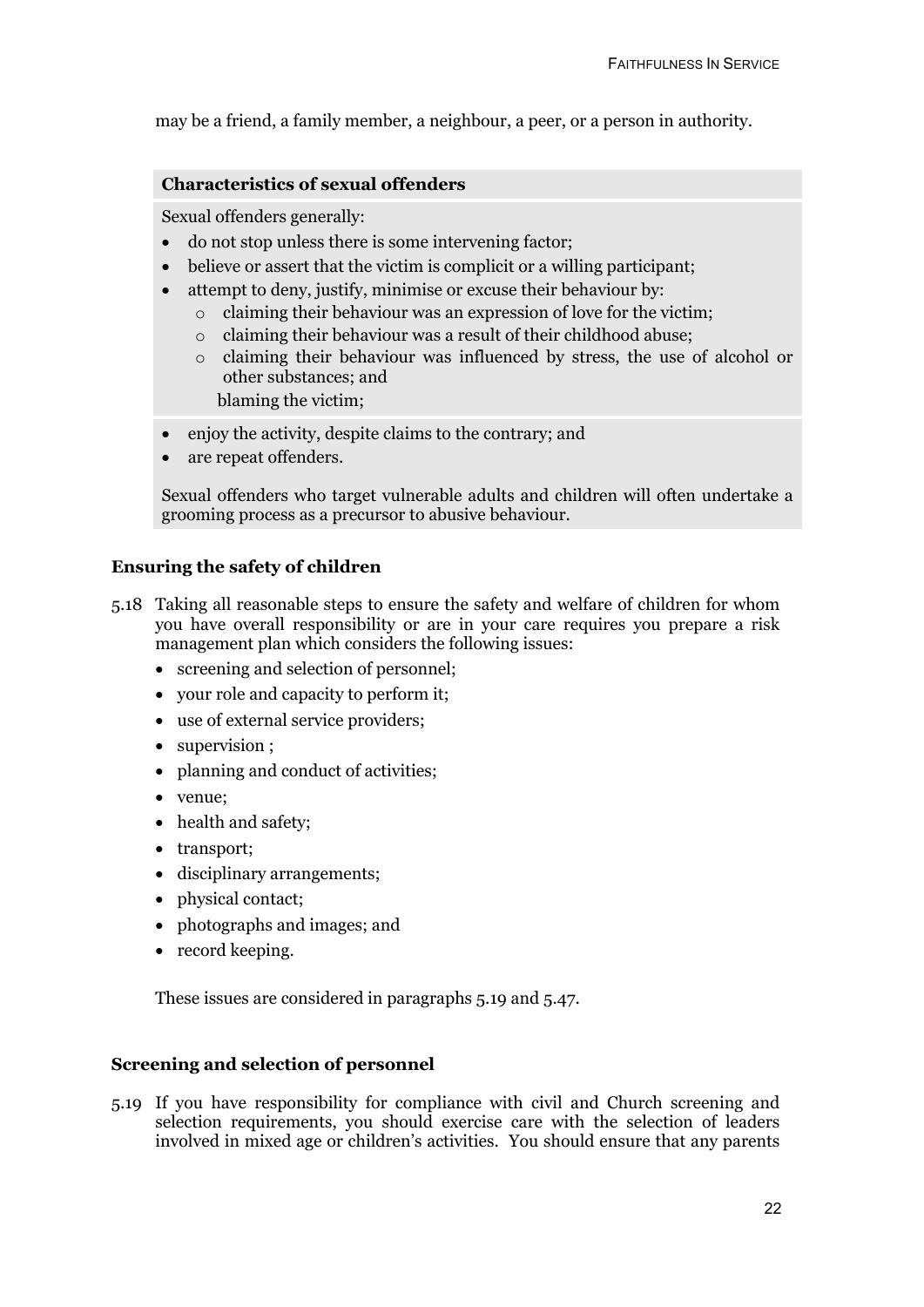or guardians assisting with these activities are screened.

- 5.20 Consult the Director of Professional Standards as to whether a risk assessment is required before you appoint someone who has:
	- been acquitted of a charge of an offence against a child;
	- had a charge of an offence against a child not proceed;
	- had a prohibited status under applicable child protection legislation lifted; or
	- been the subject of Church disciplinary proceedings involving child abuse.

#### **Your role and capacity to perform it**

- 5.21 You need to recognise your own limits and not undertake any ministry that is beyond your competence or certification or that is not part of the role for which you have been or are being trained. Arrange for any such ministry to be provided by an experienced person or specialist agency. This applies particularly to outdoor or adventure activities such as canoeing, abseiling and hiking. Refer any child who requires specialised help (e.g. counselling for depression, abuse or addiction) to an appropriately qualified person or agency.
- 5.22 While children should be able to trust and confide in clergy and church workers and you should expect to develop relationships of this character with children avoid fostering inappropriate dependence on the part of a child.
- 5.23 Encourage children to develop leadership skills and undertake leadership roles that are appropriate for people of their age.

#### **Use of external service providers**

- 5.24 When you engage or use an external service provider for an activity (e.g. when you engage a specialist in outdoor education or a speaker for a camp), you should:
	- make reasonable enquiries as to whether they have been screened and selected in accordance with civil and any Church requirements;
	- ensure that they are only used in a supplemental capacity; and
	- wherever practicable, ensure that they are not left alone with any child.

#### **Supervision**

- 5.25 The degree of supervision required will vary according to the nature and environment of the activity, the age and maturity of the children and the size of the group. Having multiple leaders to ensure that supervision and accountability standards are maintained is vitally important. You should:
	- clearly distinguish the different levels of responsibility between you and any other supervisor and ensure that these differences are understood;
	- consider the extent of supervision required taking into account:
		- o the age, number, ability and gender mix of the children; and
		- o the venue, time, duration and nature of the activity;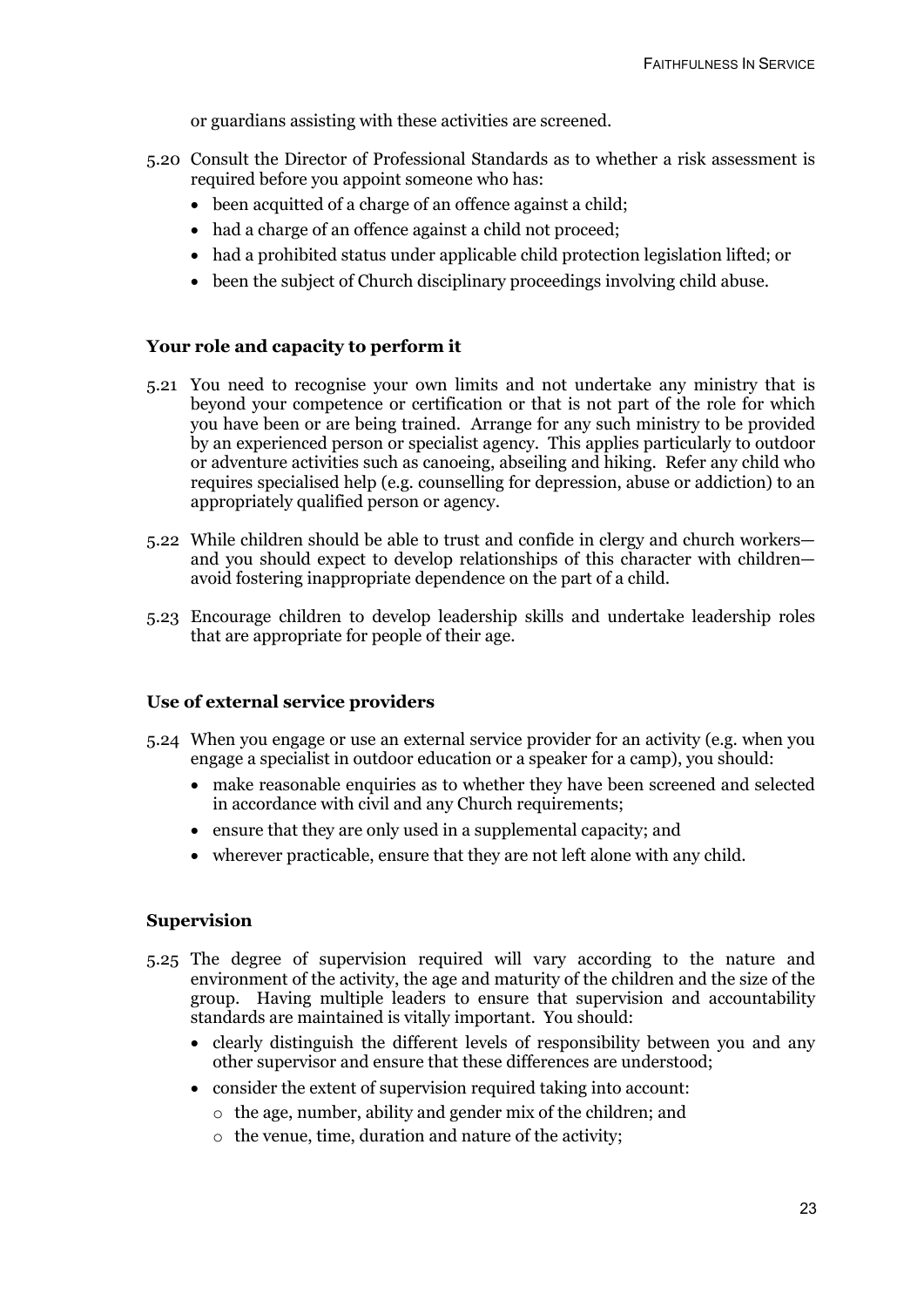- have a register of all children with contact details and parents' or guardians' names for emergencies; and
- monitor and periodically review the application of Church child protection procedures.

### **Activities**

- 5.26 You should identify and minimise all potential hazards before embarking on any activity with children. This would include:
	- being aware of the fire safety and evacuation procedures:
	- ensuring that emergency exits on church premises are clearly marked and never obstructed or internally locked;
	- not permitting smoking in any church premises where the activity is held; and
	- not knowingly permitting children with serious contagious diseases to attend the activity.
- 5.27 Games or activities that emphasise gender, physical, intellectual or ethnic differences should be assessed for their appropriateness. Think about what message children may learn from the way events are organised and conducted.
- 5.28 You should review in their entirety aural and visual materials, such as videos, films, computer games, graphics, photographs and lyrics, to ensure that any elements containing violence, sexual activity or lifestyle are appropriate for the intended audience. Exercise care if a film or computer game has been recommended by the Office of Film and Literature Classification as unsuitable for viewing or playing by children of a particular age (e.g. MA, M and PG classifications). In assessing whether something is suitable you should take into account the age of the youngest child present. If in doubt, seek the advice of a supervisor or colleague.
- 5.29 To minimise the possibility of children being harmed, give careful consideration to any activities or games that require children to act alone or in pairs independent of leaders.
- 5.30 Ensure that no children's activity includes:
	- secret initiation rites and ceremonies:
	- nudity or engagement in sexual conduct;
	- the use or availability of prohibited materials, except wine in the context of a Holy Communion service.
- 5.31 When taking children away from church premises, obtain the written consent of a parent or guardian and keep them informed of the place and timing of the event. If you can, include parents or guardians in a leadership team of mixed gender.
- 5.32 When meeting a child privately, you should:
	- have parental or guardian consent, where practicable;
	- ensure where appropriate that a parent, guardian or suitable adult is present;
	- inform another member of the clergy, an adult church worker or another adult of the time, location and duration of the meeting; and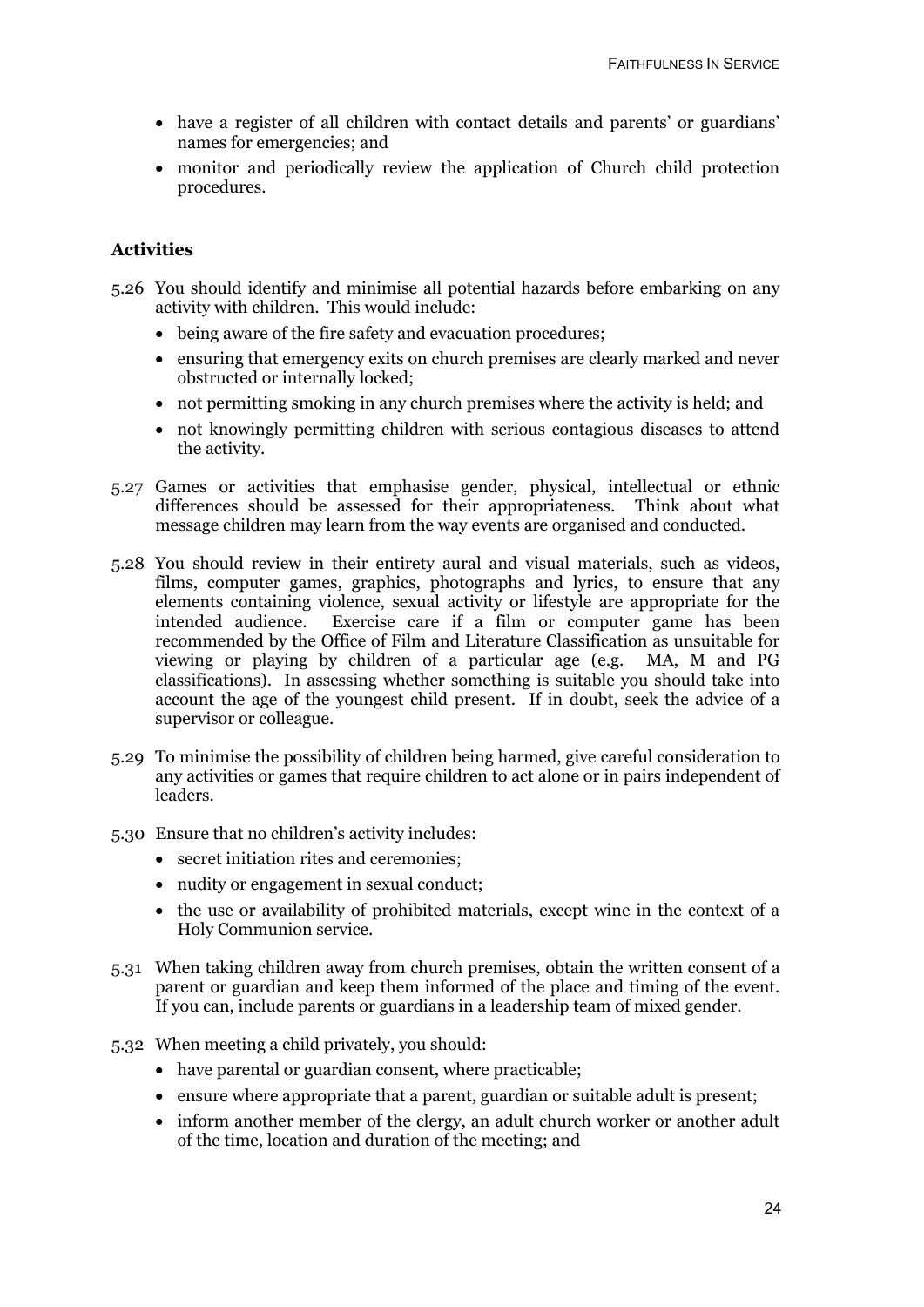- not invite or have children to your home or visit children in their home when no other adult is present; and
- make a record of the time, location, duration and circumstances of any meeting where it is impracticable to follow these guidelines*.*

#### **Venue**

5.33 Avoid working alone or in isolation with children. You should ensure that:

- all activities have defined boundaries that are easily observed or patrolled;
- all aspects of children's activities are open to observation;
- children are not permitted to leave church premises unsupervised; and
- where individual or small group ministry is needed, it occurs in the presence of adults, a public place or a location with high visibility.
- 5.34 When events require children to sleep over, you should ensure that where possible:
	- parents or guardians are involved in the events and their supervision;
	- sleeping accommodation is segregated between males and females:
	- sleeping accommodation is supervised by more than one person, preferably including a parent or guardian or another adult of each gender; and
	- supervisors do not sleep in close personal proximity to a child, unless they are a parent or guardian of the child.
- 5.35 Venues should allow for the privacy of all parties to be respected, particularly when changing clothes, washing and toileting. If you need to wash or toilet a child, tell another adult what you are doing.

## **Health and safety**

- 5.36 Ensure that the risk management plan includes relevant contact details (e.g. emergency services and specialised help) and that a first aid kit appropriate to the activity is available. In the case of camps and similar activities, ensure that at least one adult present has first aid training.
- 5.37 Do not administer prescription medications to a child without the written consent of a parent or guardian.
- 5.38 Obtain information from parents or guardians about the particular physical and mental health or safety needs of children in your care (e.g. allergies, depression).

### **Transport**

- 5.39 When making transport arrangements, take reasonable steps to ensure that:
	- all drivers or operators are licensed, responsible, experienced and are not impaired by alcohol or any other mind-altering or addictive substance; and
	- all motor vehicles and other forms of transport used are registered, insured, safe and fitted with appropriate child restraints or safety devices (e.g. seat belts, life jackets).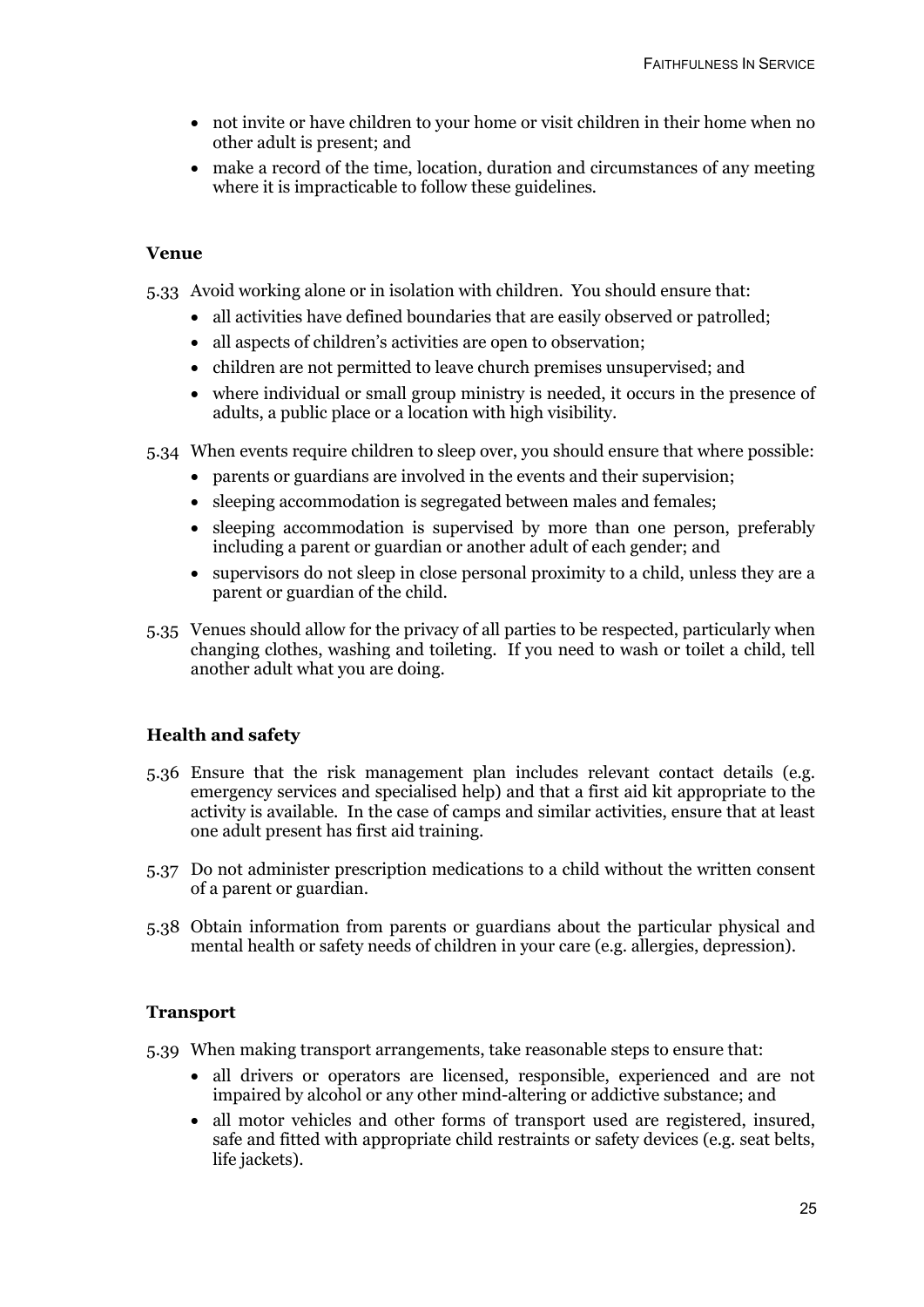5.40 To the extent practicable, avoid being alone with a child in a motor vehicle or driving a child home unaccompanied. If such a situation is unavoidable, inform another adult of the trip and the reason for it.

#### **Discipline**

- 5.41 If you have overall responsibility in a Church body, you should ensure that:
	- there is a strategy to prevent child abuse from occurring during church activities. This includes giving age-appropriate warnings to children about their own behaviour; and
	- parents or guardians are advised that abuse of any child during children's activities will not be tolerated
- 5.42 If you have overall authority for children's ministry in a Church body you should ensure that a disciplinary strategy is developed, made known and implemented.

#### **Disciplining children**

When a child's behaviour requires correction, either for the safety and welfare of themselves or the group, it is important that:

- a warning precedes any discipline, where the situation permits;
- the discipline is explained to the child;
- the child is given an opportunity to explain;
- the discipline is appropriate to the occasion and age of the child;
- the form of discipline is not corporal punishment, does not ridicule or humiliate, or is not otherwise abusive;
- very young children are not isolated as a form of discipline;
- physical restraint is only used to protect children from harm or to avoid an accident;
- when physical restraint is used, a record is kept that identifies the restraint used, the member of the clergy or church worker and child involved and any witnesses, and sets out the incident's circumstances; and
- the child's parents or guardians are informed of the circumstances of the incident and discipline; and
- you make a record of the circumstances of the incident and discipline; and
- you make a record of the circumstances of the incident and discipline.

#### **Physical Contact**

- 5.43 In general—excluding circumstances such as immediate physical danger or medical emergency—physical contact should be initiated by the child or occur with their permission. When you make physical contact with a child, be very careful that you respect the child's feelings and privacy.
- 5.44 Ensure that any physical contact you have with children is of a non-sexual nature and appropriate to the situation. Avoid any physical contact that is sexually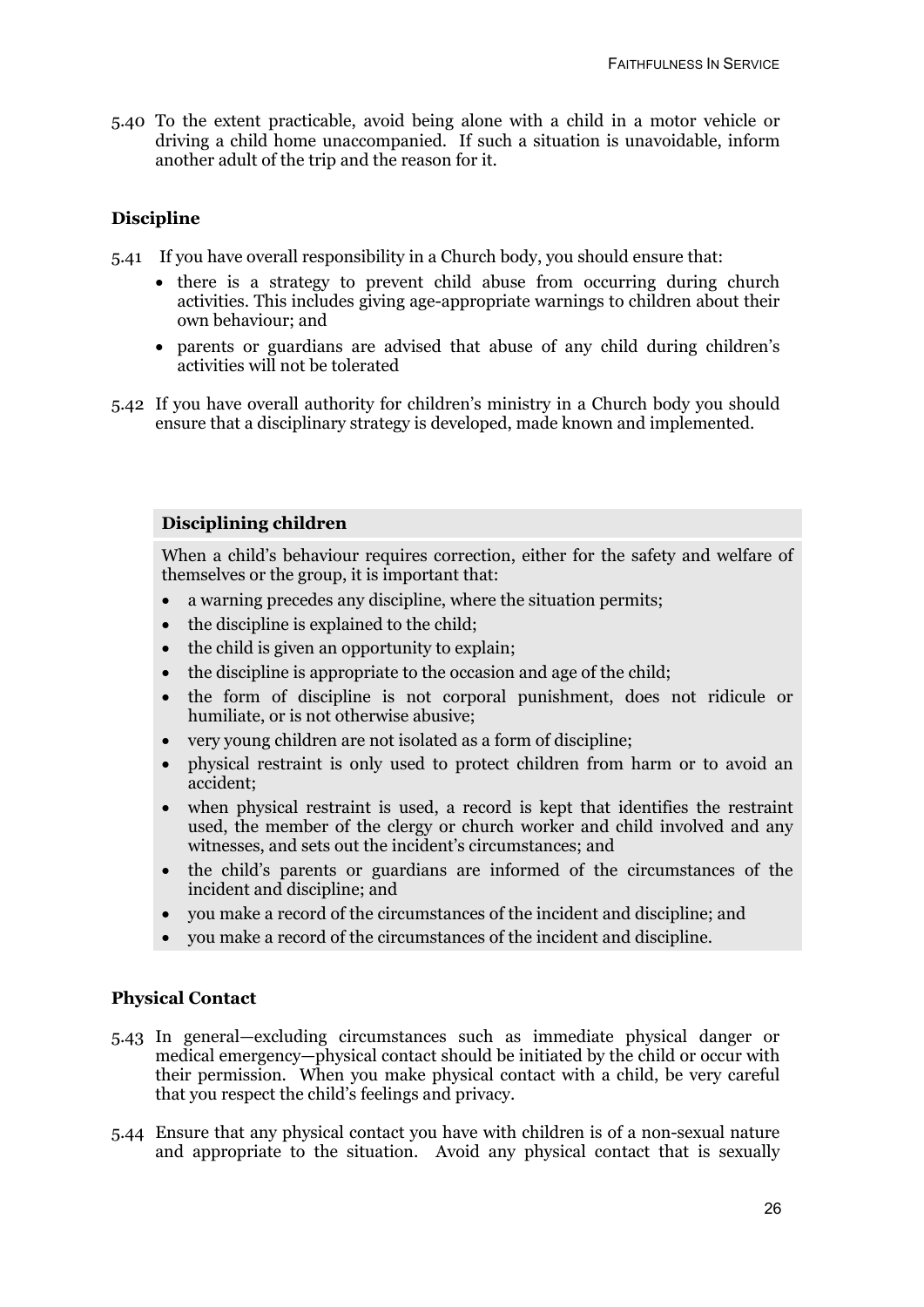stimulating, or that may be construed as sexually stimulating. Children may or may not be aware of creating such situations. It is your responsibility to be alert for such situations and to cease any inappropriate physical contact immediately.

### **Children and physical contact**

You need to be very careful when making physical contact with children.

Appropriate contact includes:

- bending down to the child's eye level, speaking kindly and listening attentively;
- gaining permission before hugging a child and respecting their right to refuse;
- taking a child's hand and leading them to an activity;
- comforting a child by placing an arm around their shoulder and giving a gentle squeeze from the side;
- praising or welcoming a child by holding the child's two hands in yours;
- patting the child on the head, hand, back or shoulder in affirmation; and
- holding a preschool child who is crying, provided that they want to be held.

Inappropriate contact includes:

- kissing or coaxing a child to kiss you:
- extended hugging or tickling;
- touching any area of the body normally covered by a swimming costume, specifically the buttocks, thighs, breasts or groin areas; and
- carrying older children, sitting them on your lap or having them rub up next to you.

#### **Communication**

- 5.45 If you have overall responsibility in a Church body, you should ensure there is a policy for clergy and church workers which deals with the use of technology to communicate with children in pastoral ministry.
- 5.46 When considering using technology for communication, you should apply the same principles as you would in any other form of communication with children. You should take care that:
	- it is an appropriate way to communicate with a child;
	- it is an appropriate way to communicate about the matter;
	- you are sensitive to the impact of your words, images and actions on the child and any other person who may access it;
	- you do not use sexually suggestive, explicit or **offensive language** or images; and
	- the circumstances of the communication, including the language and images used, do not suggest your relationship with the child is inappropriate.

#### **Risks associated with using technology in communication with children**

Clergy, church workers and other participants in church activities – including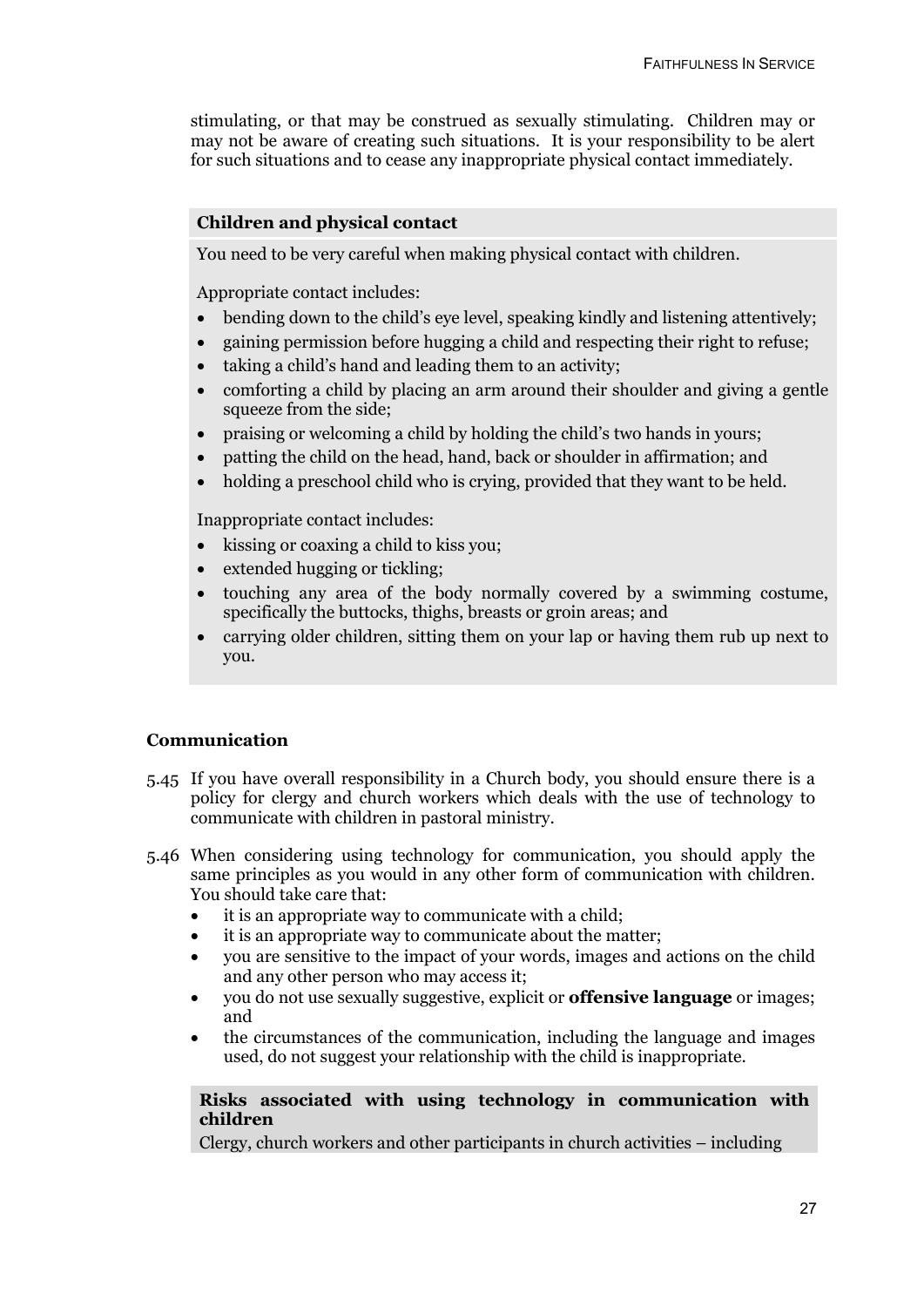children – may communicate using:

- texting and picture messaging;
- email;
- instant messenger services and chat rooms:
- video conferencing;
- blogs and internet forums;
- websites; and
- group social networking sites.

Remember information posted online is tracked and can be retrieved. Dangers associated with the use of communication technology with children are not always appreciated by clergy and church workers. These dangers include:

- ignoring personal security settings on social networking sites;
- disclosing contact details or images of the child in the communication;
- being unable to determine if people are who they say they are;
- exposing the child to unwanted or inappropriate information;
- the child becoming a victim of cyberbullying; and
- sexual predators gaining access to the child.

Clergy and church workers can assist children to stay safe when using technology to communicate with others by:

- educating children and their parents or guardians about the risks associated with the use of this technology;
- encouraging children to exercise care in disclosing personal information about themselves and others such as their contact details;
- encouraging children to talk about anything that worries them with their parents or guardians, older siblings, friends, and clergy and church workers with whom they have a **pastoral relationship** instead of posting their problems in a chat room or blog; and
- encouraging children to talk about anything they see or experience online that worries them.

#### **Photographs and images**

5.47 If you have overall authority in a church body, you should ensure that there is a policy requiring clergy and church workers to obtain the permission of relevant parents and guardians before making or using images (including photographs and videos) of children who are engaged in children's activities. The form of permission should clearly indicate the intended use of the images.

#### **Record keeping**

- 5.48 If you have overall authority in a church body, you should ensure that any Church screening documents:
	- are treated with confidentiality and never left where they can be accessed by unauthorised persons;
	- where kept on computer, are password protected and stored for an indefinite period of time with access limited to authorised persons; and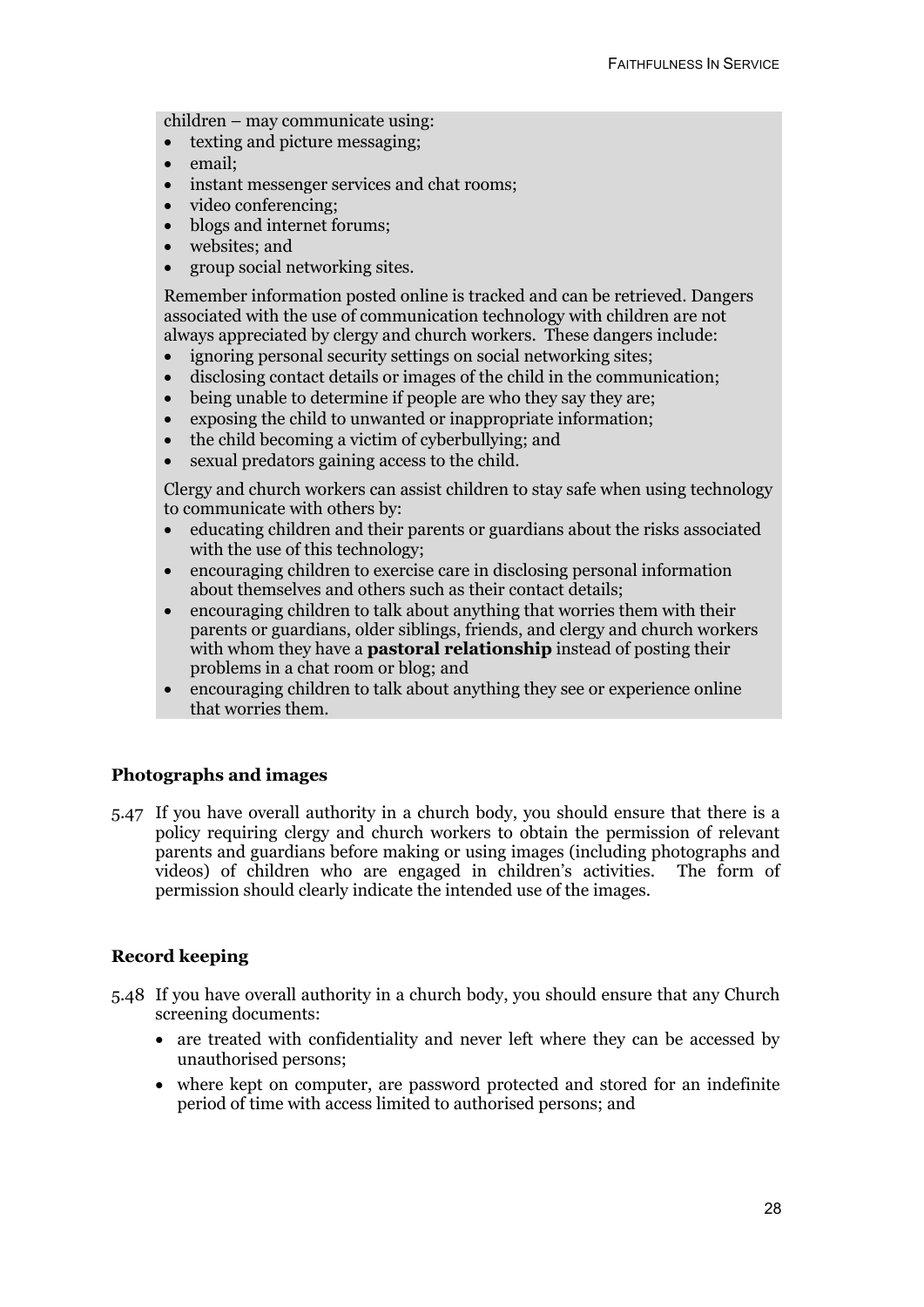- where kept in paper form, are stored separately from any other documents and locked in secure place for an indefinite period of time, with access limited to authorised persons.
- 5.49 If you have overall authority in a church body, you should:
	- ensure that a register of attendance of children and leaders and their emergency contact details is kept for each pastoral ministry involving children;
	- consider including such registers in the church archives; and
	- keep and store in a secure place all permission forms and records relating to discipline and private meetings.
- 5.50 If you are exercising a pastoral ministry involving children in a church body, you should keep a register of attendance of the children for whom you are responsible.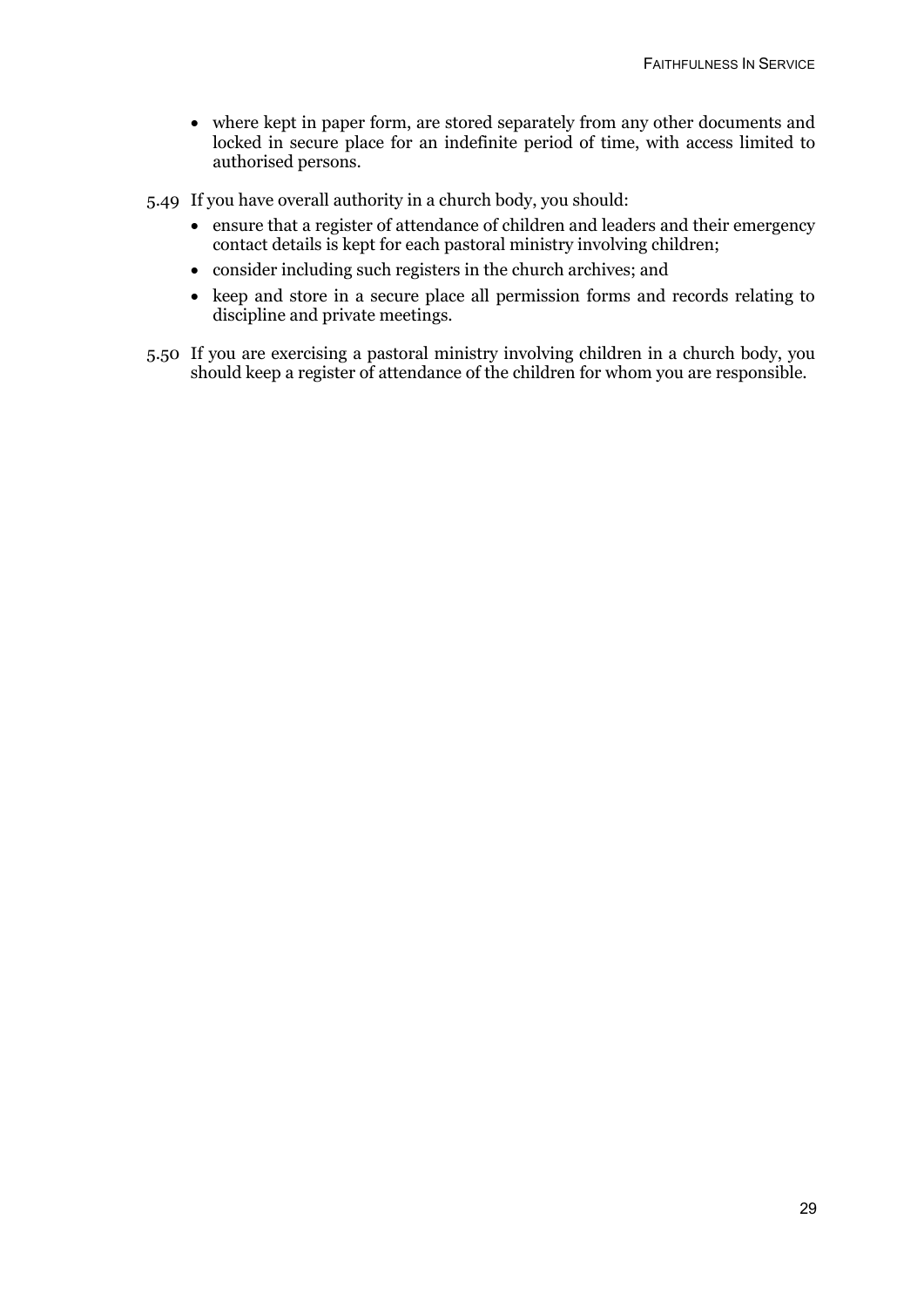## **6 PERSONAL BEHAVIOUR**

## **Preamble**

- 6.1 The personal behaviour and relationships of **clergy** and **church workers** have a significant impact on the **Church** and the community because they are a model to others. In a context where their responsibility is to care for others, people will especially observe the way in which clergy and church workers exercise power.
- 6.2 Abuse of power is at the heart of many relationship problems in the Church and the community. In essence, abuse is one person's misuse of power over another. Sometimes abuse will be a one off event and at other times it will be a pattern of behaviour.
- 6.3 **Abuse** can take any of several overlapping forms: **bullying, emotional abuse, harassment, physical abuse, sexual abuse or spiritual abuse**. Abuse in a family or domestic context is commonly known as "family and domestic violence.<sup>11</sup>
- 6.4 It is important for clergy and church workers to be good citizens and obey the laws of the community, except where those laws conflict with Christian convictions.

## **Standards for clergy and church workers**

*These standards state the Church's expectations for personal behaviour and the practice of pastoral ministry.*

- 6.5 You are not to engage in:
	- bullying;

- emotional abuse;
- harassment;
- physical abuse;
- sexual abuse; or
- spiritual abuse.
- 6.6 You are not to **abuse** your spouse, children or other members of your family.
- 6.7 You are to be responsible in your use of alcohol and other mind altering or addictive substances or services.
- 6.8 You are not to undertake any pastoral ministry when you are impaired by alcohol or any other mind-altering or addictive substances.
- 6.9 You are not to use any **prohibited substance**.

<sup>11</sup> Approved by Standing Committee, November 2016 – SC2016/2/29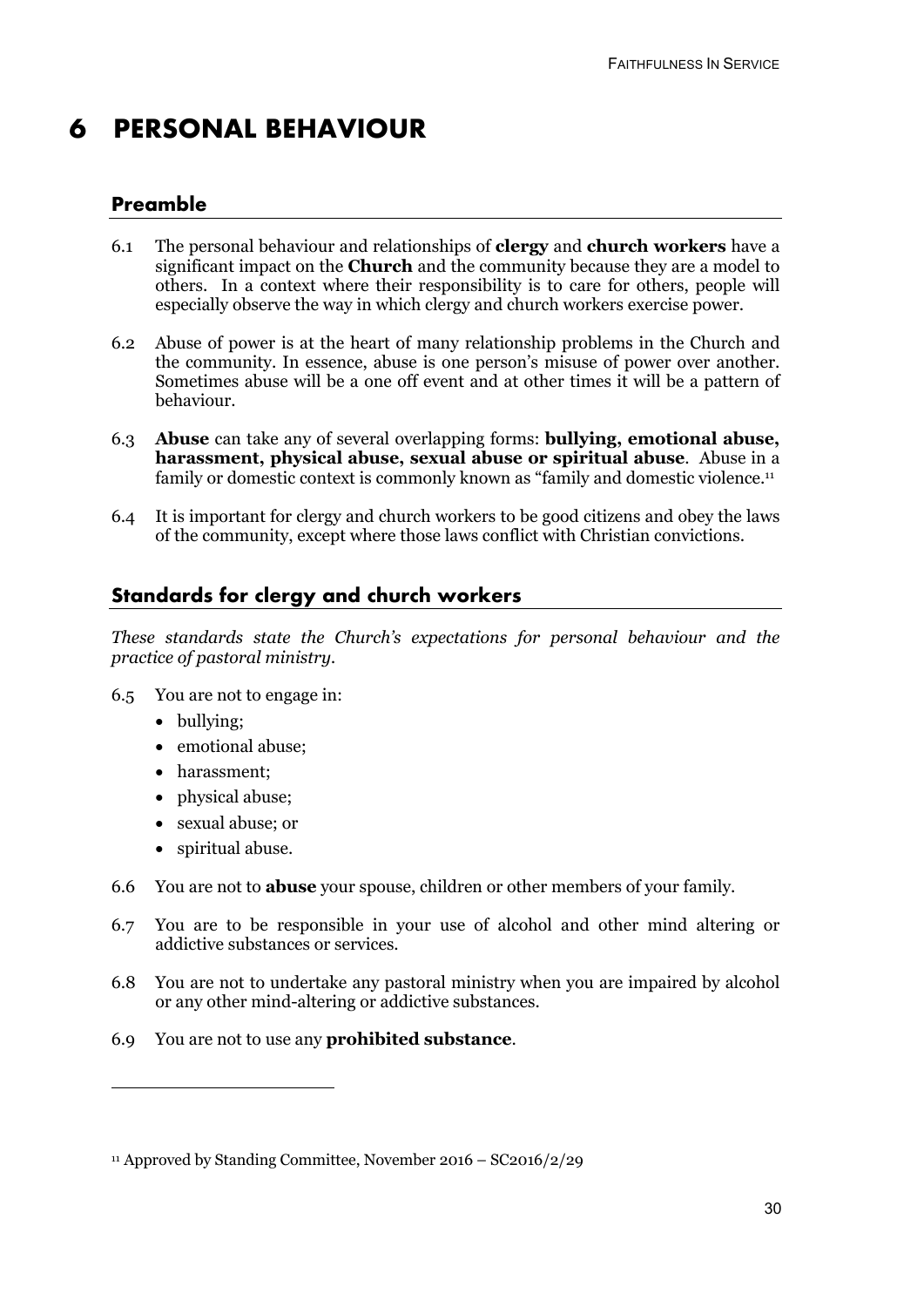- 6.10 You are not to take property belonging to others, including intellectual property.
- 6.11 You are not knowingly to make statements that are false, misleading or deceptive.
- 6.12 You are not knowingly to use **offensive language**.
- 6.13 Without a legitimate purpose you are not to view, possess, produce or distribute **restricted material**.
- 6.14 You are to observe the law, other than any law that:
	- is contrary to the Holy Scriptures;
	- unjustly prohibits the practice of religion; or
	- prohibits civil disobedience.

## **Guidelines**

*These guidelines explain and illustrate best practice and highlight practical ways to achieve it.*

6.15 You need to be aware of the impact that abuse can have on people.

#### **The impact of abuse**

A person who is abused may suffer emotionally, psychologically, physically, socially and spiritually. The impact can be life long and affect the person, their relationships and their capacity for ministry.

#### *How abuse affects the person and their relationships*

The person who is abused may experience:

- feelings of shame, humiliation, rejection, powerlessness, insecurity, anger and resentment;
- sadness, tearfulness, depression, anxiety;
- fatigue, disturbed sleep, changed appetite and ill health;
- substance abuse, gambling and use of pornography;
- becoming more withdrawn or aggressive;
- burn out;
- suicidal thinking and action;
- loss of self-esteem and self-confidence;
- marital and family problems;
- breakdown in community and collegial relationships.

#### *How abuse affects ministry*

Clergy or church workers who are abused may experience:

- loss of coping skills:
- disillusionment;
- inability to concentrate;
- loss of motivation:
- decreased productivity and competence;
- bad decision-making and poor judgement;
- loss of faith or crisis of vocation: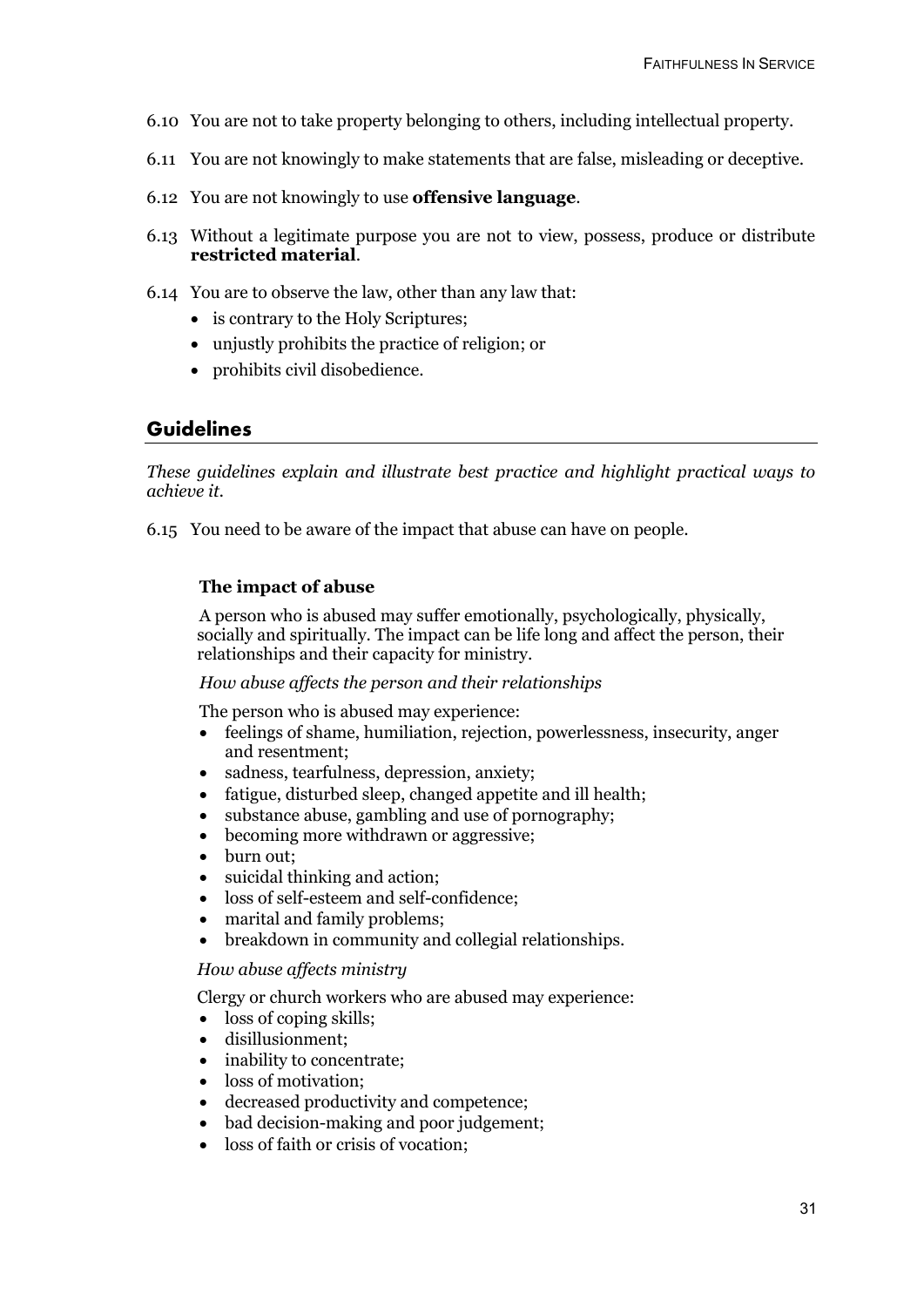- difficulty trusting others;
- diminished employability;
- premature desire to cease employment.

6.16 You need to be able to identify bullying and the cultures and environments which encourage it.

#### **Cultures and environments which encourage bullying**

Contexts in which bullying is likely to flourish are characterised by:

- overbearing or inadequate leadership;
- poor management:
- a high level of competition;
- a climate of uncertainty and insecurity;
- lack of support and governance structures;
- poor handling of conflict:
- rigid structures;
- low level of participation or consultation:
- excessive demands on time;
- unclear role description and processes:
- inadequate grievance procedures.
- 6.17 If another person indicates by their words or actions that they feel bullied or harassed by you, review your conduct. If in doubt, cease the conduct and seek advice. When teaching, admonishing or exercising discipline as part of your pastoral ministry, be sure you do it respectfully.
- 6.18 Love and care for your family and pay particular attention to the effect of your ministry on your family relationships. Ensure that your behaviour in family relationships is consistent with this Code.
- 6.19 Take steps to prevent your spouse or children or other members of your family becoming victims of your stress. If you find yourself acting violently or abusively to any member of your family, seek professional help immediately.
- 6.20 Monitor your consumption or use of alcohol and other mind altering or addictive substances or product (e.g. gambling) to ensure your wellbeing and that of others. Seek professional help if the use of these substances or products adversely affects your ministry, personal wellbeing or relationships.
- 6.21 You should be sensitive to the effect of your language on others. Avoid using language that may be misunderstood or that bullies, threatens, belittles, humiliates or causes unnecessary offence or embarrassment. Take care when using:
	- any swear word;
	- language which has sexual connotations; and
	- racial, religious or other group descriptions.
- 6.22 Exercise discretion when viewing or using restricted material. You should:
	- consider the legitimate purpose of viewing or using the restricted material;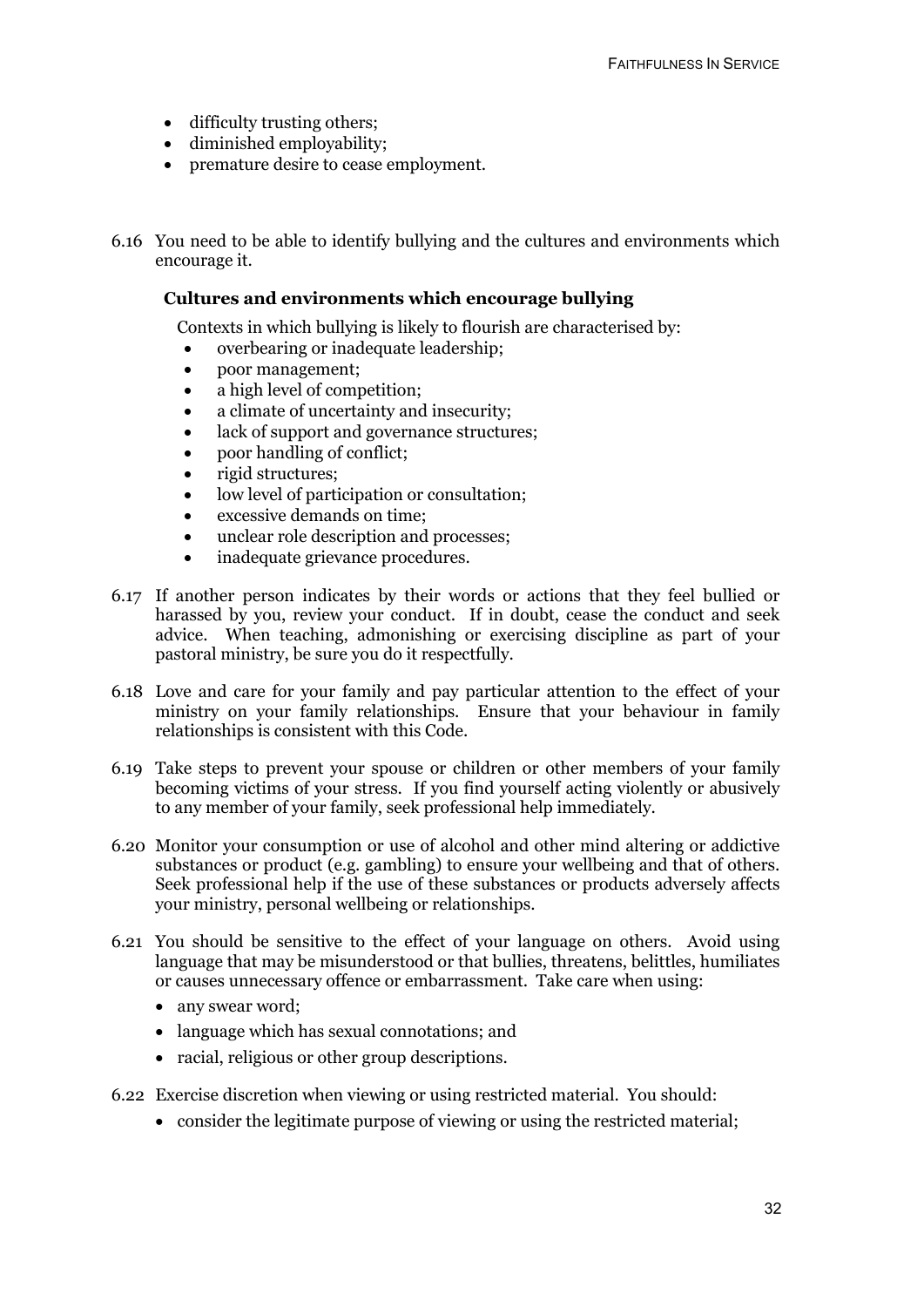- consider whether your conduct will damage your reputation and impair your ministry; and
- disclose the purpose and circumstances of your conduct to a supervisor or colleague to avoid any misunderstanding.
- 6.23 When engaged in civil disobedience, do not act violently or intentionally provoke violence.
- 6.24 Be sensitive to the effect of your dress on others.Dress appropriately to the context.
- 6.25 You should comply with copyright legislation. Ensure that any licences for the use of copyright material are current and complied with and that copyright is duly acknowledged.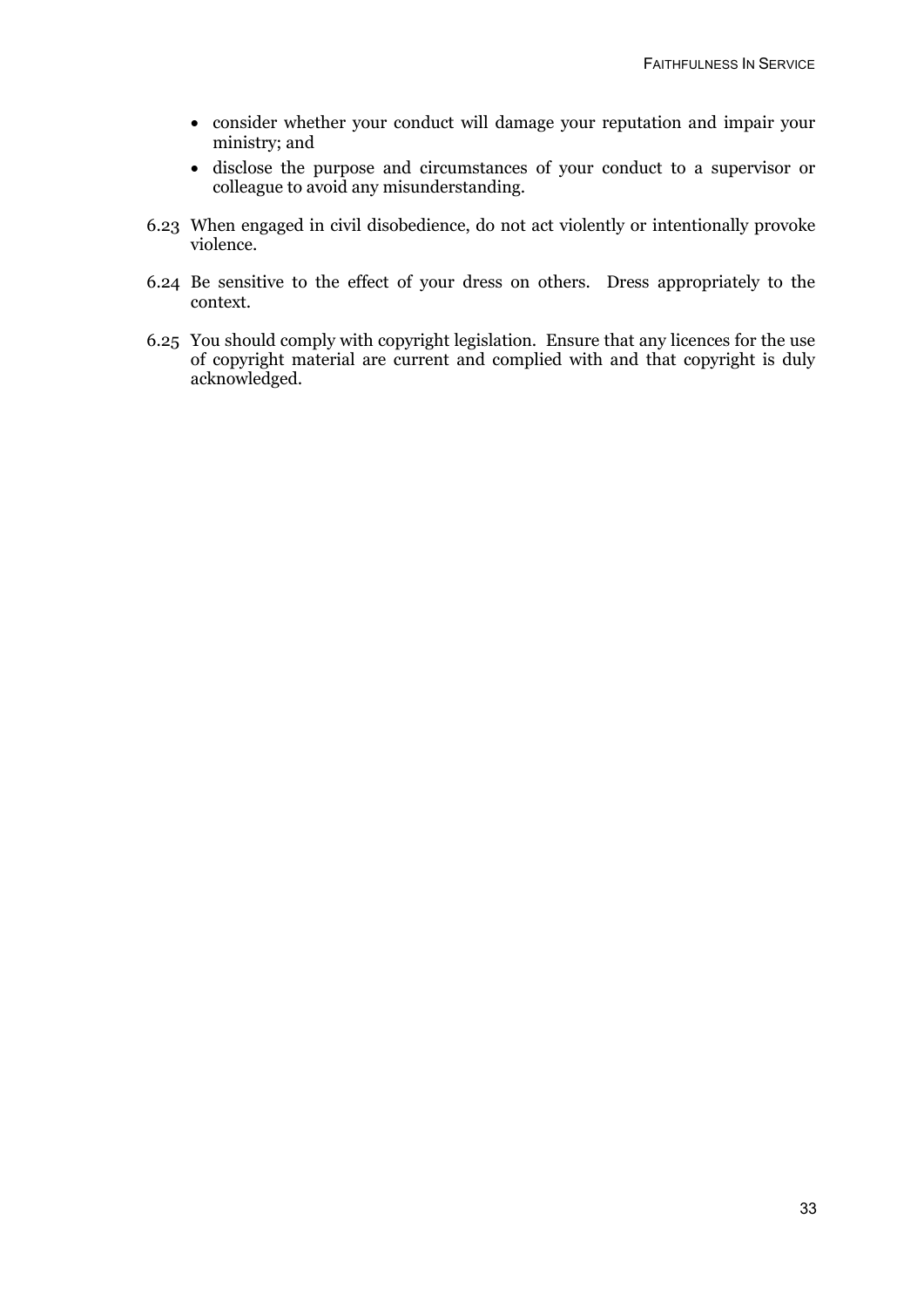## **7 SEXUAL CONDUCT**

## **Preamble**

- 7.1 The sexual conduct of clergy and church workers has a significant impact on the **Church** and the community.
- 7.2 Sexuality is a gift from God and is integral to human nature. It is appropriate for **clergy** and **church workers** to value this gift, taking responsibility for their sexual conduct by maintaining chastity in singleness and faithfulness in marriage.
- 7.3 It is part of the role of clergy and church workers to care for, protect and respect all with whom they have a **pastoral relationship**. It is never appropriate for clergy and church workers to take advantage of their role to engage in sexual activity with a person with whom they have a pastoral relationship. Consent to such activity will not be regarded by the Church as valid, except within marriage.

## **Standards for clergy and church workers**

*These standards state the Church's expectations for personal behaviour and the practice of pastoral ministry.*

- 7.4 You are to be chaste and not engage in sex outside of marriage and not engage in disgraceful conduct of a sexual nature.
- 7.5 You are not to:
	- sexually abuse an adult;
	- sexually abuse a child;
	- engage in prostitution;
	- visit brothels and other places associated with the sex industry without a legitimate purpose;
	- view, possess, produce or distribute **restricted material** containing sex or nudity without a legitimate purpose; and
	- view, possess, produce or distribute any form of child pornography or **child exploitation material**.

## **Guidelines**

*These guidelines explain and illustrate best practice and highlight practical ways to achieve it.*

- 7.6 If you intend to make physical contact with another adult or speak to them about a sexual matter you should:
	- take responsibility for your own actions;
	- seek permission;
	- respect the person's wishes:
	- notice and respond to the person's non-verbal communication; and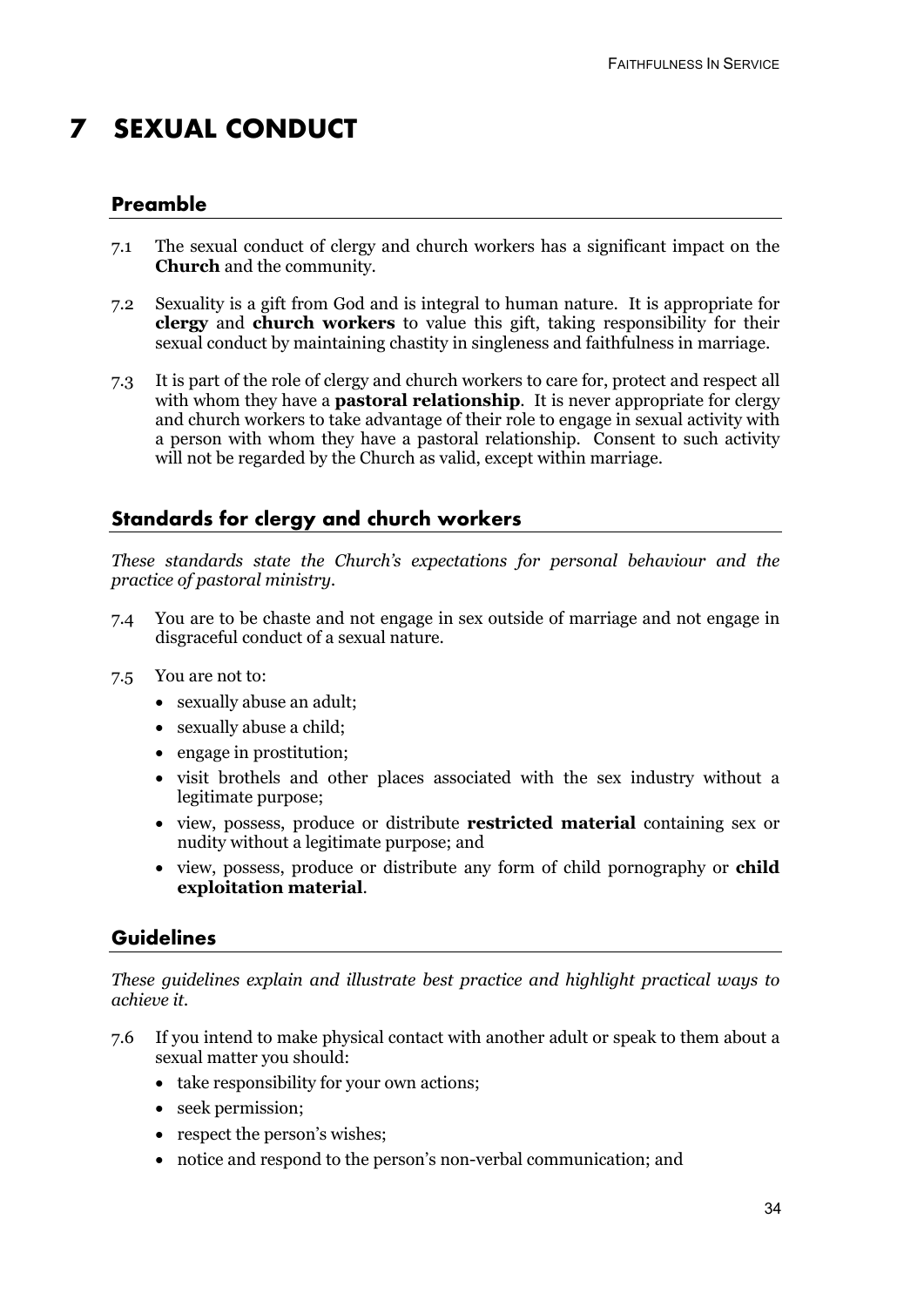- refrain from such conduct if in doubt about the person's wishes.
- 7.7 You should avoid situations where you are vulnerable to temptation or where your conduct may be construed as a breach of the standards of sexual conduct in this Code.
- 7.8 Any involvement in pastoral ministry to persons in the sex industry requires safeguards and a high level of accountability and collegial support. If in pastoral ministry you intend to visit people or places associated with the sex industry, you should:
	- consider the legitimate purpose of visiting the person or place;
	- consider whether your conduct will damage your reputation and impair your ministry; and
	- to avoid any misunderstanding, disclose the purpose and circumstances of what you are doing to a supervisor or colleague.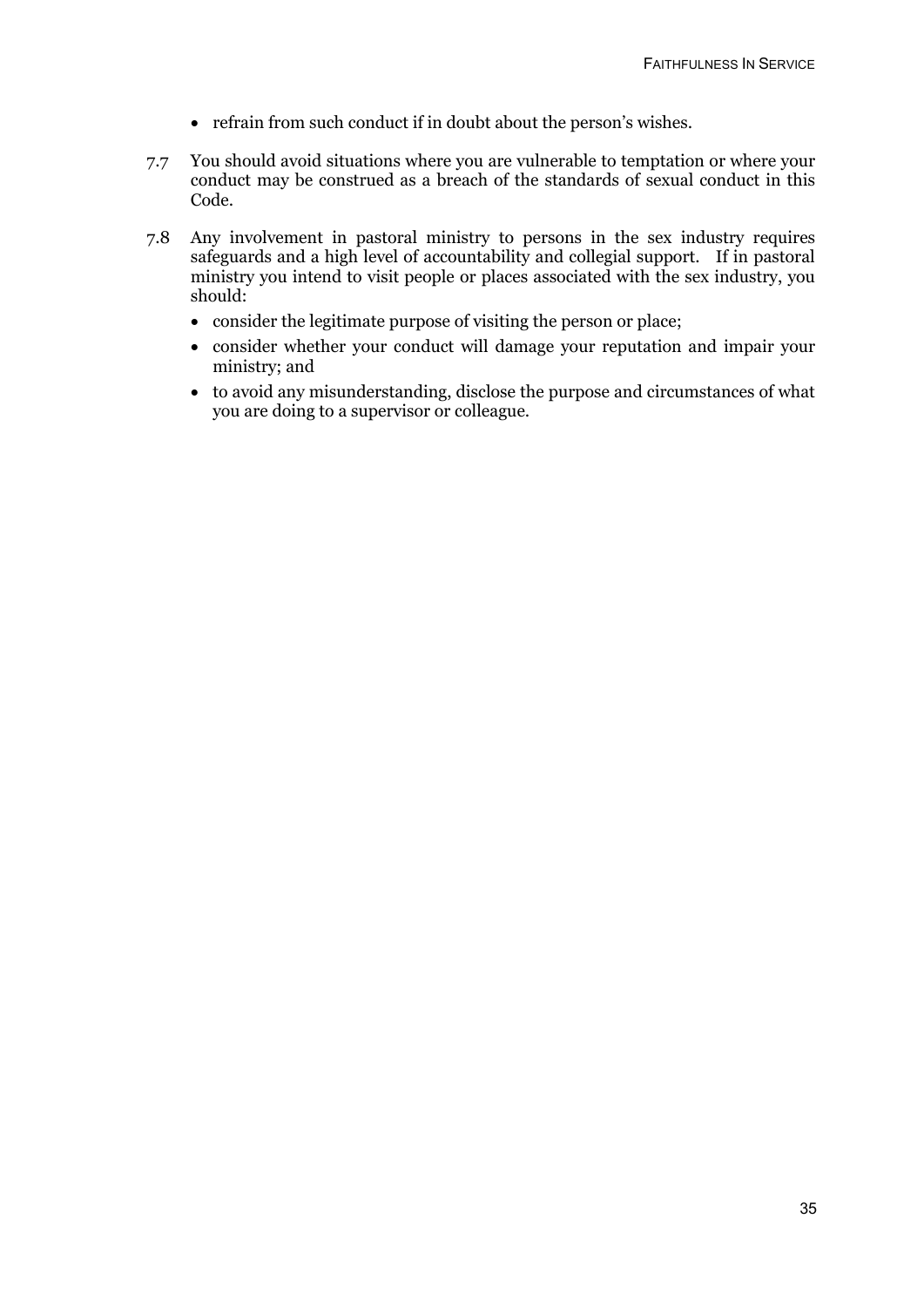## **8 FINANCIAL INTEGRITY**

## **Preamble**

- 8.1 In both their personal capacity and their pastoral ministry **clergy** are involved in matters of a financial nature. The ministry of **church workers** may include financial management. The financial dealings of clergy and church workers have a significant impact on the **Church** and the community.
- 8.2 Financial integrity is essential to all financial processes and transactions.
- 8.3 Clergy and church workers with overall authority for financial management in a church body are responsible for the implementation and maintenance of proper systems for financial integrity and accountability. They cannot delegate this responsibility to anyone else.

## **Standards for clergy and church workers**

*These standards state the Church's expectations for personal behaviour and the practice of pastoral ministry.*

- 8.4 You are not to avoid payment of your just debts and family support obligations.
- 8.5 You are not to engage in tax avoidance.
- 8.6 You are not to seek personal advantage or financial gain for yourself or your family from your position or from a **pastoral relationship,** beyond your stipend or wage and recognised allowances and deductions.
- 8.7 You are not to allow yourself to be influenced by offers of money or financial reward.
- 8.8 You are to avoid situations of conflict between your personal financial interest and your pastoral ministry responsibilities.
- 8.9 You are to arrange your personal and church finances to ensure that clear account and transaction boundaries are maintained.
- 8.10 You are to fully disclose and be publicly accountable for all church monies which you handle.
- 8.11 If you have overall authority for financial management in a church body, you are to ensure that:
	- proper systems for financial integrity and accountability are implemented and maintained;
	- all clergy and church workers for whom you have responsibility and who have authority for financial management in a church body are informed of their roles and responsibilities; and
	- all stipends, wages and allowances payable are adequate, and paid promptly and in full.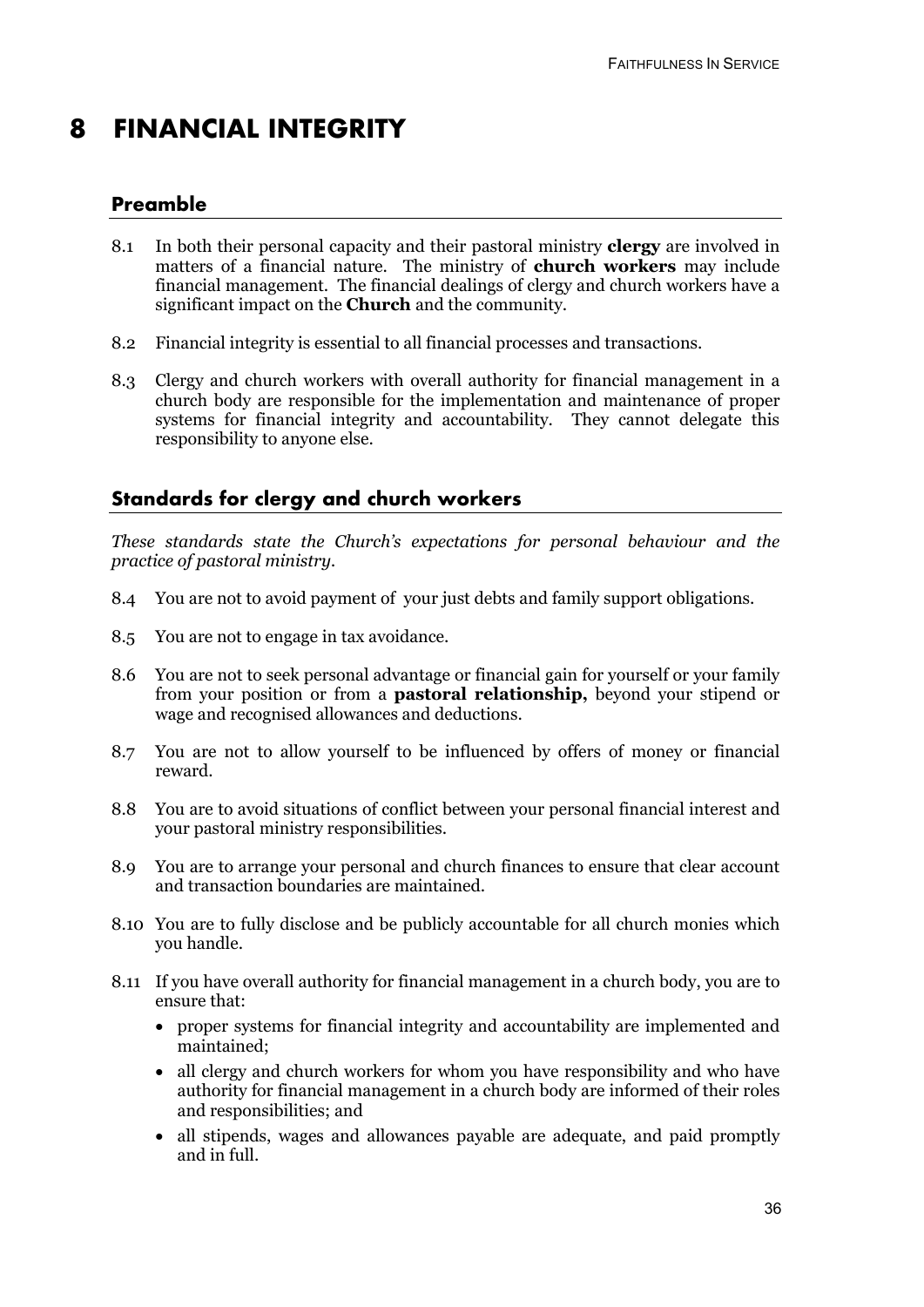## **Guidelines**

*These guidelines explain and illustrate best practice and highlight practical ways to achieve it.*

#### **Financial management practices**

- 8.12 You should ensure that your salary packaging and the accounts of any church body for which you have responsibility are in accordance with Church and civil taxation and accounting requirements.
- 8.13 If you have overall authority for financial management in a church body, you should minimise the risk of you and other clergy and church workers being accused of or engaging in financial impropriety by:
	- having two persons unrelated by family to handle church money received;
	- not involving paid clergy or paid church workers in the counting of church offertories;
	- ensuring that church money on church premises is kept safely and securely;
	- avoiding church money being taken home wherever possible:
	- ensuring that all church money received is banked promptly;
	- ensuring that proper accounting records are kept for church transactions, in the form of receipts, diary entries, tax invoices, accounts and account statements;
	- ensuring that all church accounts have more than one signatory:
	- ensuring that any accounts paid by cash are duly receipted; and
	- ensuring that those with the responsibility for handling money have suitable training in financial matters.

#### **Gifts**

- 8.14 If you are offered or receive a gift, whether monetary or otherwise, from a person with whom you have a pastoral relationship, you should:
	- establish for whom the gift is intended and exercise discretion as to whether the gift should be personally accepted;
	- consider:
		- o the size of the gift;
		- o the intentions and circumstances of the giver;
		- o the risk of your integrity being compromised; and
		- o whether acceptance of the gift would cause scandal and embarrassment if known publicly;
	- if it is substantial, disclose the offer or receipt to a supervisor or colleague; and
	- if there is any uncertainty as to the gift's appropriateness, seek advice from a supervisor or colleague.

### **Personal financial obligations**

8.15 You should manage your finances so that personal debts, including those to any church body, are paid when due and in full.